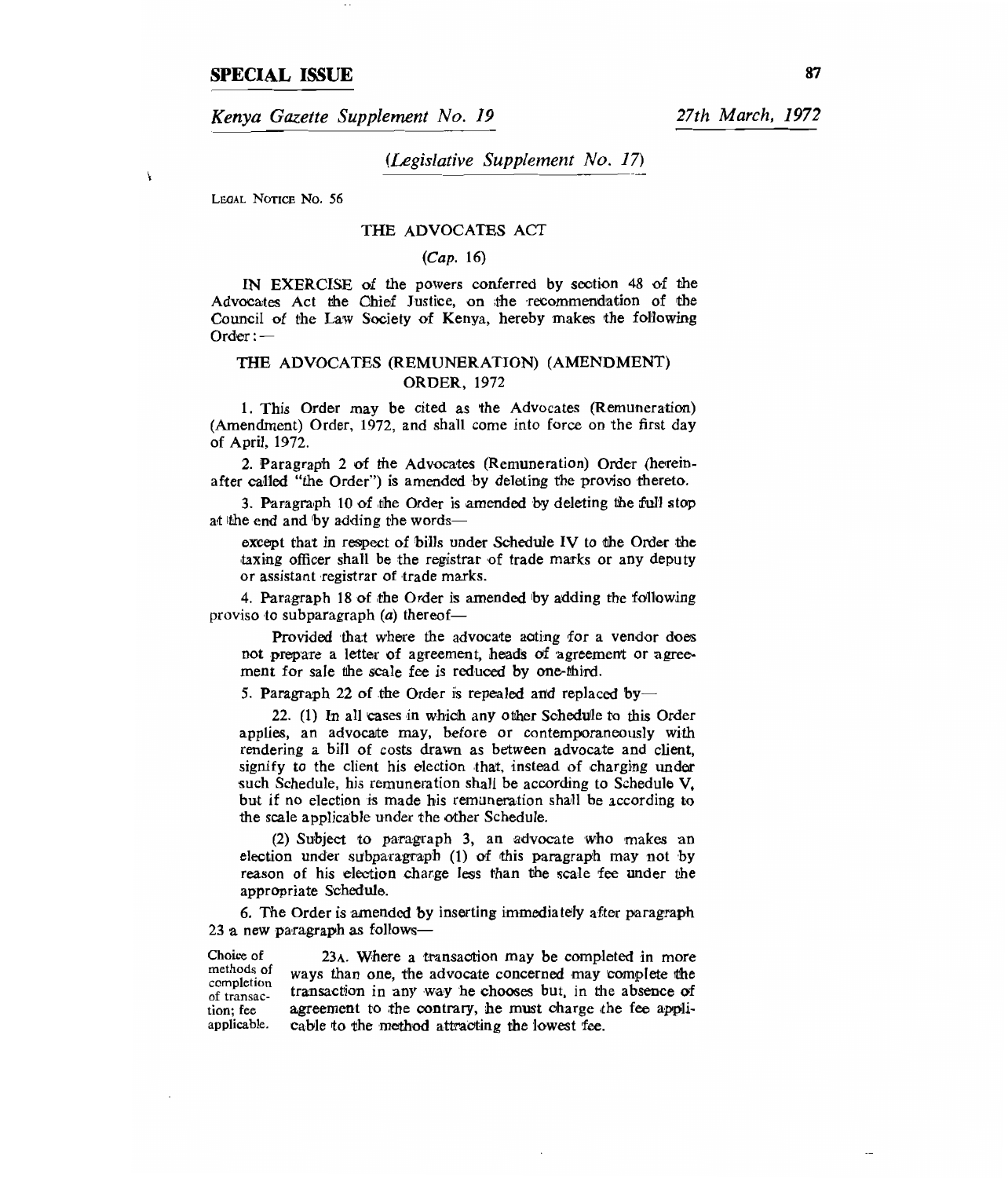7. Paragraph 24 of the Order is amended by deleting the words "by the advocates concerned".

8. Paragraph 25 of the Order is amended by deleting the words "by the advocates concerned".

9. Paragraph 32 of the Order is amended by adding at the end of subparagraph (1) the words—

but is not subject under this paragraph and any other paragraph to a reduction in excess of one-half of the scale fee.

10. Paragraph 35 of the Order is repealed and replaced by-

35. Where a conveyance and a mortgage of the same property are completed at the same time, the respective advocates acting for the vendor and purchaser shall charge the appropriate scale fee on the conveyance and their commissions for negotiating (if any). For preparing and approving the mortgage, they shall charge one-half of the appropriate scale fee on the first  $£7,500$  of the consideration and one-fourth of the appropriate scale fee on any balance of the consideration.

11. Paragraph 50 of the Order is repealed and replaced by- $-$ 

Costs in High Court according to Schedule VI 50. Subject to paragraph 22 and to any order of the court in the particular case, a bill of costs in proceedings in the High Court shall be taxable in accordance with Schedule VI and, unless the court has made an order under paragraph 50A, where Schedule VI provides a higher and a lower scale the costs shall be taxed in accordance with the

12. The Order is amended by inserting immediately after paragraph 50 a new paragraph as follows—

lower scale.

Schedule VI 50A. The court may make an order that costs are t Costs on the be taxed on the higher scale in Schedule VI on specia. Higher Scale. grounds arising out of the nature and importance or the

difficulty or urgency of the case. The higher scale may be allowed either generally in any cause or matter or in respect of any particular application made or business done.

13. Paragraph 51 of the Order is repealed and replaced by a new paragraph as follows---

51. Subject to paragraph 22, 'the scale of costs applicable to proceedings in subordinate courts (other than Kadhi's Courts) is that set out in Schedule VII to this Order.

 $\bullet$ 

÷.

 $\mathfrak{k}$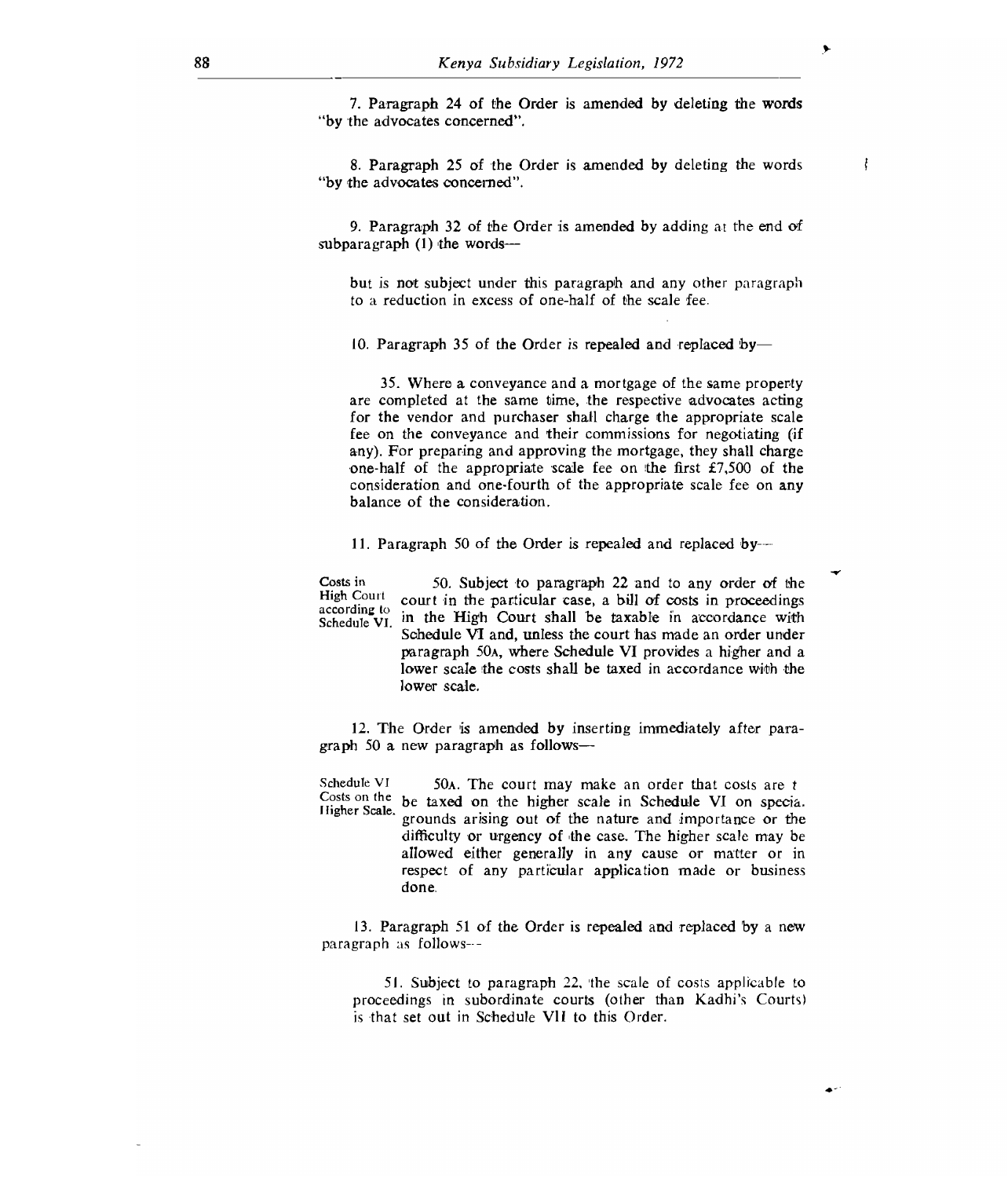14. The Order is amended by inserting immediately after paragraph 51 a new paragraph as follows—

Costs under Schedule VIII. Cap. 101. 51A. Subject to paragraph 22, the scale of costs applicable to proceedings in a Tribunal appointed under the Landlord and Tenant (Shops, Hotels and Catering Establishments) Act is that set out in Schedule VHI to this Order.

- 15. Paragraph 68A of the Order is amended as follows-
- (i) in subparagraph  $(a)$  by substituting for the words "Sh. 125" the words "Sh. 150"; by adding after the words "the court fees charged" the words "and affidavit swearing fees", and by substituting for the words "Sh. 27" the words "Sh. 30";
- (ii) in subparagraph *(c)* by substituting for the words "Sh. 185" the words "Sh. 260";
- (iii) by adding a new subparagraph as follows—
	- *(d) where* the defendant was served in accordance with an order under Order V, rule 17 of the Civil Procedure (Revised) Rules, 1948, a further Sh. 260 shall be allowed together where appropriate with the costs of any advertisement ordered by the court.

16. The Advocates (Remuneration) Order is amended by substituting for the first seven Schedules thereto the seven Schedules annexed hereto.

#### *Transitional provisions*

*17.* In the application of this Order to work commenced before but not finally completed at the date on which this Order comes into force the following provisions shall have effect in the absence of any agreement to the contrary—

- $(a)$  where the work is being charged for under Schedule I, II, III or IV the provisions of this Order shall apply unless the work could have been completed before it came into force but for unnecessary delay attributable to the advocate;
- (b) where the work is being charged for under Schedule V, VI or VII the provisions of this Order shall apply save that the portions (if any) thereof which were completed on the date it came into force shall be charged for as if the Advocates (Remuneration) Order had not been amended by this Order:

Provided always that in computing the fee for instructions for any such work the work may be apportioned by the taxing officer in his discretion as between the period prior to this Order coming into force and the period after its coming into force.

Made this 18th day of February, 1972.

JAMES WICKS, *Chief Justice.*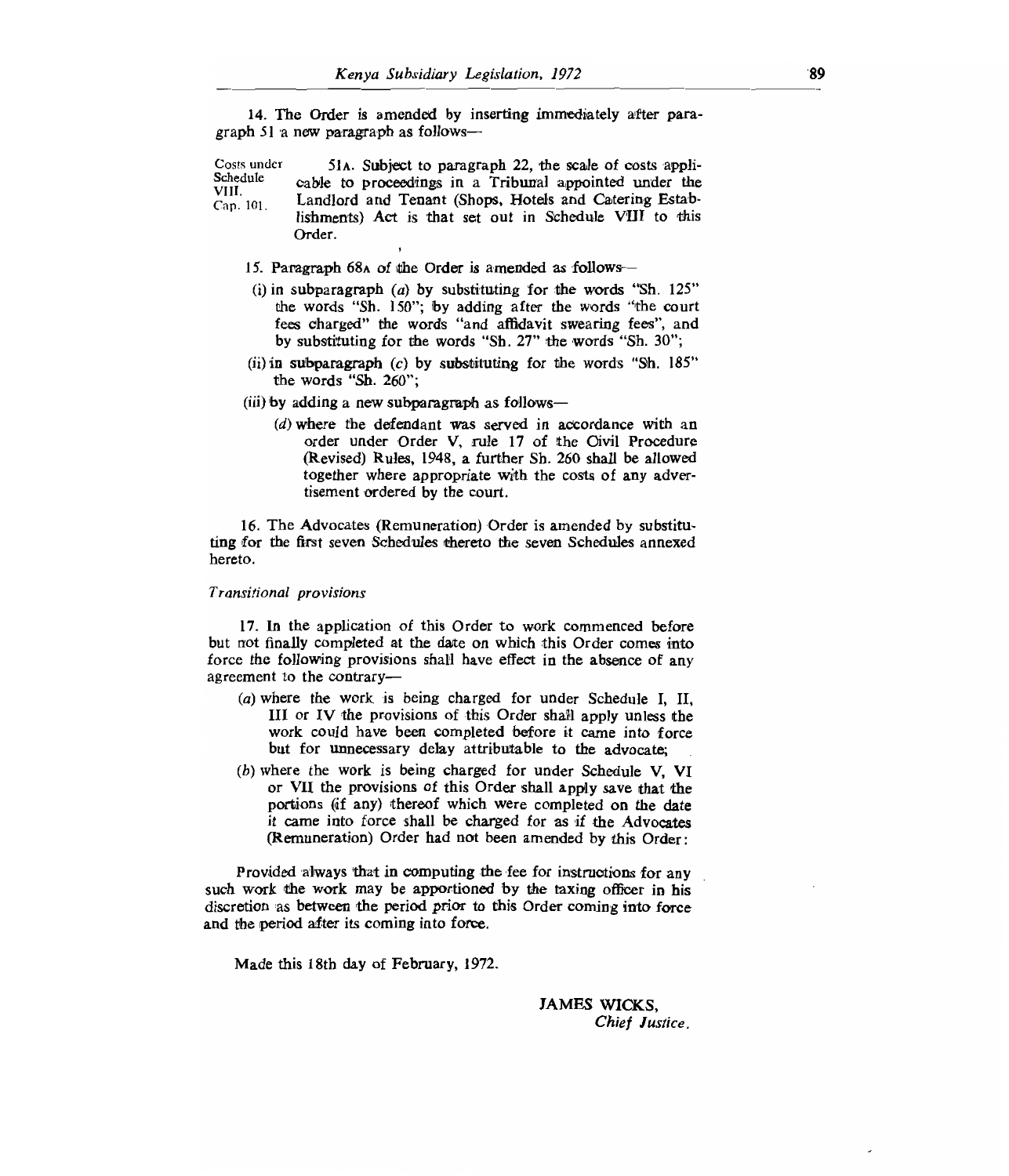## SCHEDULE I

# FIRST SCALE

|                                                                                                                                                                                                                                                                                                 | $\left(1\right)$<br>On the<br>first<br>£1,000 |                               | (2)<br>From<br>£1,000<br>to<br>£2,000 |                        | (3)<br>From<br>£2,000<br>to<br>£4,500 |                                       | (4)<br>From<br>£4,500<br>to<br>£15,000 |                      | (5)<br>Over<br>£15,000 |                        |
|-------------------------------------------------------------------------------------------------------------------------------------------------------------------------------------------------------------------------------------------------------------------------------------------------|-----------------------------------------------|-------------------------------|---------------------------------------|------------------------|---------------------------------------|---------------------------------------|----------------------------------------|----------------------|------------------------|------------------------|
|                                                                                                                                                                                                                                                                                                 | $\boldsymbol{A}$                              | Minimum<br>Charge<br>Sh. cts. |                                       | $Per$ £100<br>Sh. cts. |                                       | $Per$ £100<br>Sh. cts.                |                                        | Per £100<br>Sh. cts. |                        | $Per$ £100<br>Sh. cts. |
| (a) VENDOR'S ADVOCATE-                                                                                                                                                                                                                                                                          |                                               |                               |                                       |                        |                                       |                                       |                                        |                      |                        |                        |
| For preparing and completing<br>contract, answering any prelimi-<br>inquiries, deducing title<br>nary<br>(including any necessary abstract-<br>ion) to freehold or leasehold<br>property, answering any requisi-<br>tions on title, perusing<br>and<br>completing conveyance or assign-<br>ment | 450                                           | 00                            | 45                                    | 00                     | 30                                    | 00                                    | 15                                     | 00                   | 7                      | 50                     |
| (b) PURCHASER'S ADVOCATE--                                                                                                                                                                                                                                                                      |                                               |                               |                                       |                        |                                       |                                       |                                        |                      |                        |                        |
| For investigating title to freehold<br>or leasehold property and prepar-<br>ing and completing conveyance<br>(including perusal and completion<br>of contract, if any)<br>$\ddot{\phantom{0}}$<br>$\ddot{\phantom{0}}$                                                                          | 450                                           | 00                            | 45                                    | 00                     | 30                                    | $00\,$                                | 15                                     | 00                   | 7                      | 50                     |
| $(c)$ MORTGAGOR'S ADVOCATE $-$                                                                                                                                                                                                                                                                  |                                               |                               |                                       |                        |                                       |                                       |                                        |                      |                        |                        |
| (i) For deducing title (including<br>any necessary abstraction) to<br>freehold or leasehold property,<br>answering any requisitions on<br>title, perusing and completing<br>mortgage<br>. .                                                                                                     |                                               |                               |                                       |                        |                                       | One-half the flee payable under $(b)$ |                                        |                      | above                  |                        |
| (ii) For preparing and completing<br>reconveyance or reassignment<br>of mortgage, a fixed charge of<br>Sh. 250.                                                                                                                                                                                 |                                               |                               |                                       |                        |                                       |                                       |                                        |                      |                        |                        |
| (d) MORTGAGEE'S ADVOCATE-                                                                                                                                                                                                                                                                       |                                               |                               |                                       |                        |                                       |                                       |                                        |                      |                        |                        |
| (i) For investigating title to free-<br>hold or leasehold property and<br>completing<br>preparing<br>and<br>mortgage<br>$\cdot$ .                                                                                                                                                               | 450                                           | 00                            | 45                                    | 00                     | 30                                    | 00                                    | 15                                     | 00                   | 7                      | 50                     |
| (ii) For perusing and completing<br>reconveyance or reassignment                                                                                                                                                                                                                                |                                               |                               |                                       |                        |                                       |                                       |                                        |                      |                        |                        |

٠

of mortgage, a fixed charge of

Sh. 120.

#### *Scale of Charges on Sales, Purchases and Mortgages Affecting Land Registered in the Government Lands Registry or the Land Titles Registry*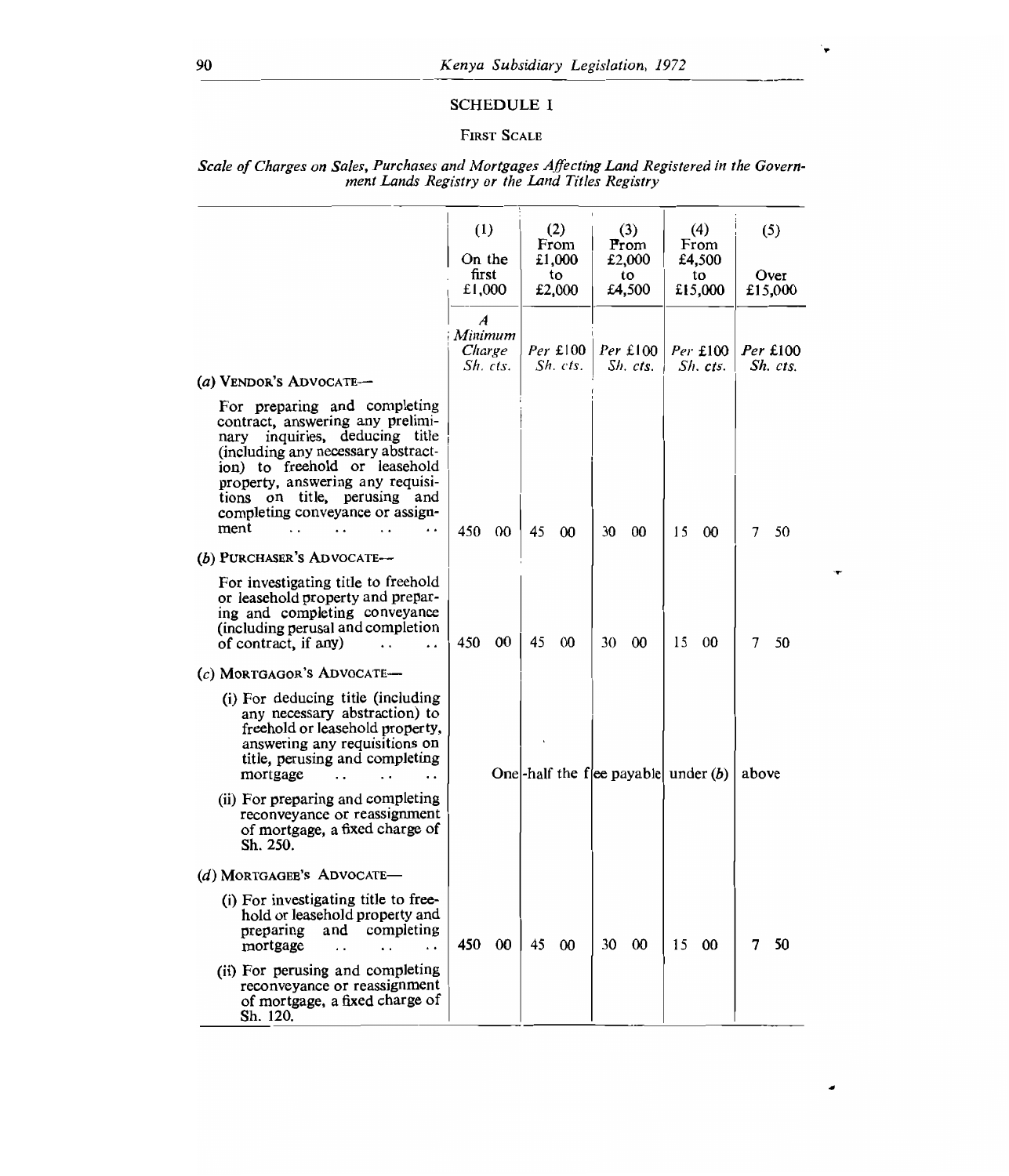## SECOND SCALE

|                                                                                                                                                                                                                                                                                                                 |                 | (1)<br>On the                 |              | (2)<br>From<br>£1,000  |              | (3)<br>From<br>£2,000 |               | (4)<br>From<br>£4,500                    |   | (5)                    |
|-----------------------------------------------------------------------------------------------------------------------------------------------------------------------------------------------------------------------------------------------------------------------------------------------------------------|-----------------|-------------------------------|--------------|------------------------|--------------|-----------------------|---------------|------------------------------------------|---|------------------------|
|                                                                                                                                                                                                                                                                                                                 | first<br>£1,000 |                               | tο<br>£2,000 |                        | tο<br>£4,500 |                       | to<br>£15,000 |                                          |   | Over<br>£15,000        |
|                                                                                                                                                                                                                                                                                                                 | A               | Minimum<br>Charge<br>Sh. cts. |              | $Per$ £100<br>Sh. cts. |              | Per £100<br>Sh. cis.  |               | Per £100<br>Sh. cis.                     |   | $Per$ £100<br>Sh. cis. |
| (a) VENDOR'S ADVOCATE-                                                                                                                                                                                                                                                                                          |                 |                               |              |                        |              |                       |               |                                          |   |                        |
| For preparing and completing<br>contract for sale or conditions<br>(if any), answering any prelimi-<br>nary inquiries, deducing title<br>(including any necessary abstract-<br>ion) to freehold or leasehold<br>property, answering any requisi-<br>tions on title, perusing and com-<br>pleting transfer<br>å. | 420             | - 00                          | 35           | $\boldsymbol{\omega}$  | 23           | 50                    | 11            | 50                                       | 6 | -75                    |
| (b) PURCHASER'S ADVOCATE-                                                                                                                                                                                                                                                                                       |                 |                               |              |                        |              |                       |               |                                          |   |                        |
| For investigating title to freehold<br>or leasehold property and prepa-<br>ring and completing transfer<br>(including perusal and completion<br>of contract, if any)<br>i.                                                                                                                                      | 420 00          |                               | 35           | $\boldsymbol{\omega}$  | 23           | 50                    | 11            | 50                                       | 6 | 75                     |
| (c) CHARGOR'S ADVOCATE-                                                                                                                                                                                                                                                                                         |                 |                               |              |                        |              |                       |               |                                          |   |                        |
| (i) For deducing title (including<br>any necessary abstraction to<br>freehold or leasehold property,<br>answering any requisitions on<br>title, perusing and completing<br>charge<br>(ii) For preparing and completing                                                                                          |                 |                               |              |                        |              |                       |               | One-half the fee payable under (b) above |   |                        |
| discharge of charge, a fixed<br>charge of Sh. 210.                                                                                                                                                                                                                                                              |                 |                               |              |                        |              |                       |               |                                          |   |                        |
| $(d)$ Chargee's Advocate-                                                                                                                                                                                                                                                                                       |                 |                               |              |                        |              |                       |               |                                          |   |                        |
| (i) For investigating title to free-<br>hold or leasehold property<br>and preparing and completing<br>charge                                                                                                                                                                                                    | 420             | $\boldsymbol{\infty}$         | 35.          | $\infty$               | 23           | 50                    | 11            | 50                                       | 6 | - 75                   |
| (ii) For perusing and completing<br>discharge of charge, a fixed<br>charge of Sh. 100.                                                                                                                                                                                                                          |                 |                               |              |                        |              |                       |               |                                          |   |                        |

#### *Scale of Charges on Sales, Purchases and Charges Affecting Land Registered in the Inland Registry or the Coast Registry or Registered under the Registered Land Act*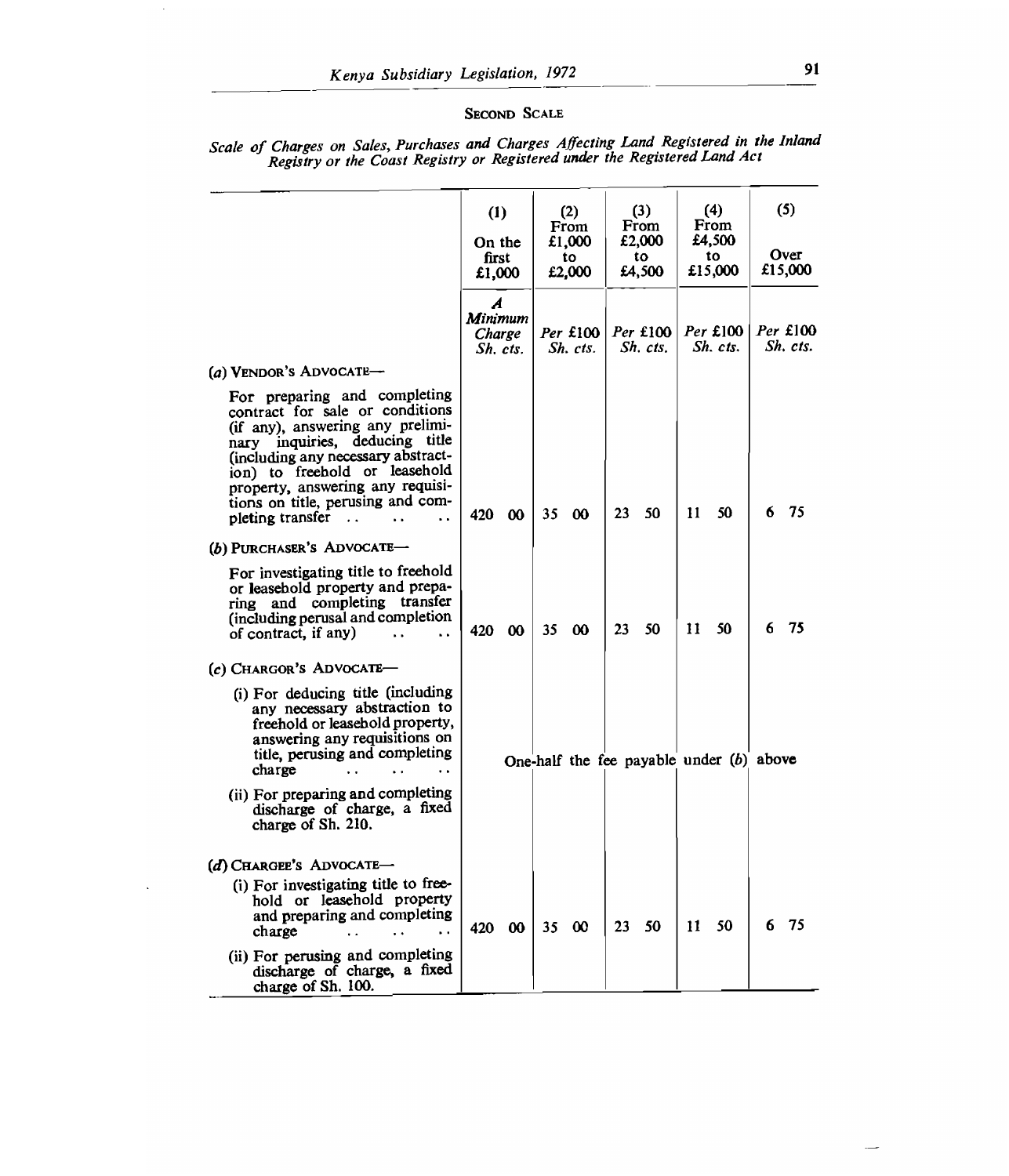## THIRD SCALE

## *Scale of Charges relating to Memoranda of Equitable Mortgage by Deposit of Documents or Charges by Deposit of Title*

*(a)* For investigating title of a freehold or leasehold property, preparing, completing and registering memorandum of equitable mortgage by deposit of documents in respect thereof  $:$   $-$ 

- (i)Where the title has been investigated or deduced by the advocate concerned within the preceding twelve months or where no report on title or certificate of title is required by the mortgagee, a fixed charge of Sh. 210 for the first title comprised in such memorandum and Sh. 105 for each subsequent title comprised therein.
- (ii) In any other case, a fixed charge of Sh. 315 for the first title and Sh. 210 for each subsequent title.

*(b) For* investigating title to freehold or leasehold property, preparing, completing and registering a memorandum of charge by deposit of title in respect thereof :  $-$ 

- (i)Where the title has been investigated or deduced by the advocate concerned within the preceding twelve months or where no report on title or certificate of title is required by the mortgagee, a fixed charge of Sh. 168 for the first title comprised in such memorandum and Sh. 105 for each subsequent title comprised therein.
- (ii) In any other case, a fixed charge of Sh. 252 for the first title and Sh. 168 for each subsequent title.

*(c) For* preparing, completing and registering a memorandum of discharge of equitable mortgage by deposit of documents or a memorandum of discharge of charge by deposit of title: the sum of Sh. 105 for the first title comprised therein plus Sh. 63 for each additional title.

#### **Notes**

(1) In calculating fees payable under any of the above Scales, a fraction of £100 up to and including £50 shall be accounted as onehalf, but over £50 shall be accounted as a whole unit of calculation.

(2) Irrespective of the number of parties for whom the advocate may be acting the minimum charge for preparing and completing a conveyance, assignment or transfer, or a mortgage or charge is the minimum charge payable under column (1) of the relevant Scale.

(3) In the above Scales, "mortgage" includes any conveyance, assignment or other assurance or any agreement to convey, assign or otherwise assure any immovable property or any estate, interest or other right therein to secure the payment of any moneys, and the word "charge" includes any agreement to charge any immovable property or any estate, interest or other right therein to secure the payment of any moneys, but neither word includes a memorandum of equitable mortgage by deposit of documents or a memorandum of charge by deposit of title or any agreement exclusively collateral thereto unless such collateral agreement contains an agreement or covenant to execute a mortgage or charge at some future time or when called upon.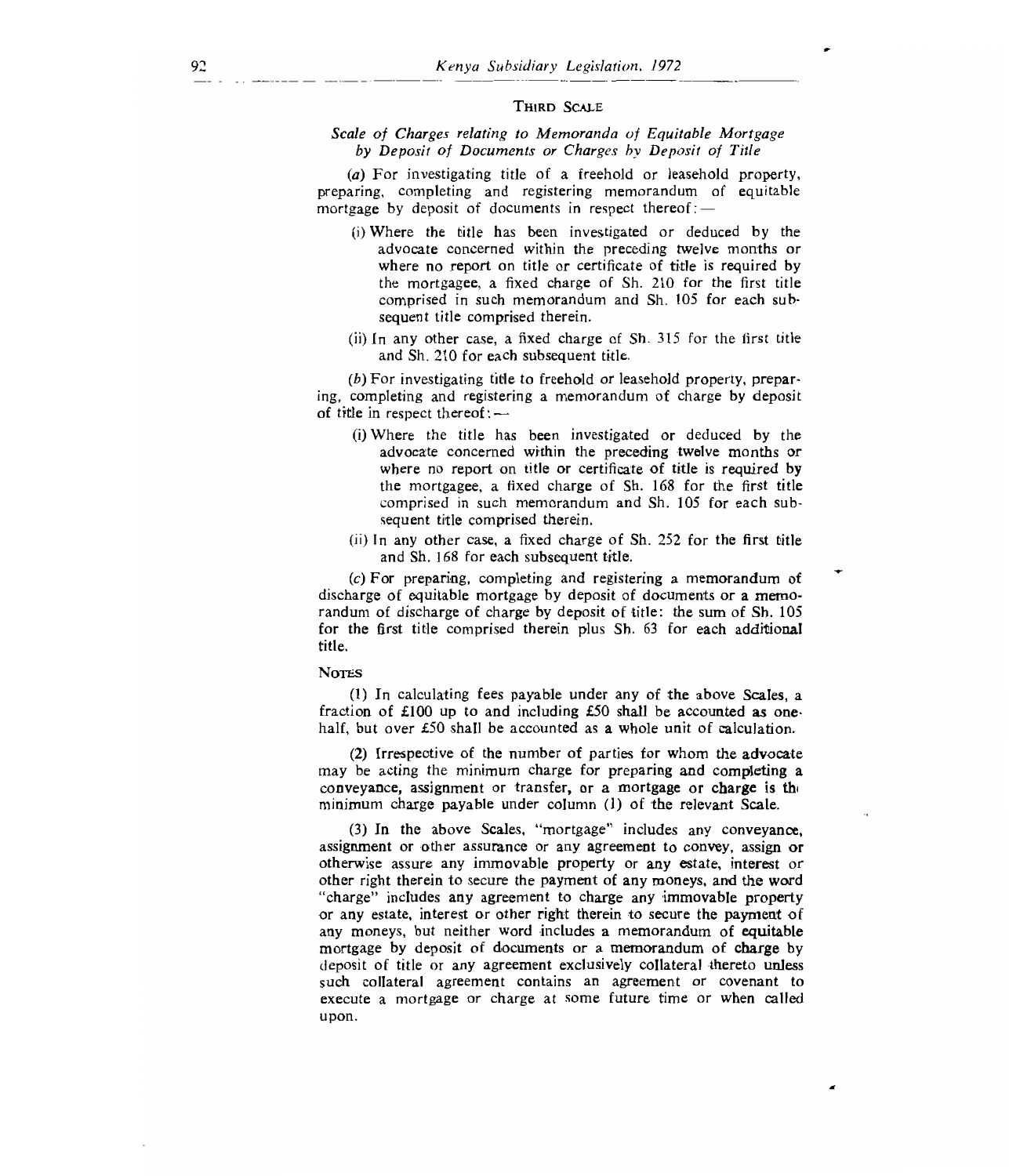(4) Notwithstanding the minimum fee prescribed in the first column of the Second Scale above, where the consideration for any transaction affecting land outside any municipality and registered under the Registered Land Act is £600 or less the minimum *fee* is Sh. 300.

#### FOURTH SCALE

*Scale of negotiating commission on Sales and Mortgages* 

|                                                                                                                                          | (1)                       | (2)                             | (3)                  |
|------------------------------------------------------------------------------------------------------------------------------------------|---------------------------|---------------------------------|----------------------|
|                                                                                                                                          | On the<br>first<br>£4,500 | From<br>£4,500<br>to<br>£15,000 | Over<br>£15,000      |
|                                                                                                                                          | Per £100<br>$Sh.$ $cts.$  | Per £100<br>Sh. cts.            | Per £100<br>Sh. cts. |
| For negotiating a sale of property by<br>private treaty or a loan secured by<br>mortgage<br>$\ddot{\phantom{a}}$<br>$\ddot{\phantom{0}}$ | -00<br>30                 | 15<br>-00                       | 50                   |

## SCHEDULE II

## FIRST SCALE

*Scale of Charges for the preparation of Leases, Agreements for Lease and Tenancy Agreements at a rack Rent* 

| (1) To the advocate preparing,<br>settling and completing lease<br>or agreement and counter-<br>part— |                                                                                                                                       |
|-------------------------------------------------------------------------------------------------------|---------------------------------------------------------------------------------------------------------------------------------------|
| (a) Where the annual rent does<br>not exceed £200.                                                    | Ten per cent of the annual rent or<br>Sh. 210 whichever is the greater.                                                               |
| (b) Where the annual rent ex-<br>ceeds £200 and does not<br>exceed £750.                              | Ten per cent on the first £200 of<br>the annual rent, and three per<br>cent on the excess over £200.                                  |
| (c) Where the annual rent ex-<br>ceeds £750.                                                          | Ten per cent on the first £200 of the<br>annual rent, three per cent on the<br>next £550 and one per cent on<br>the excess over £750. |
| (2) To the advocate perusing,<br>amending and completing lease<br>or agreement and counterpart.       | One-half of the amount payable to<br>the advocate preparing, settling<br>and completing or Sh. 105<br>whichever is the greater.       |

Provided that-

<sup>(</sup>i) where a varying rent is payable, the amount of annual rent means the amount of the largest annual rent payable under the lease or agreement for lease or tenancy agreement;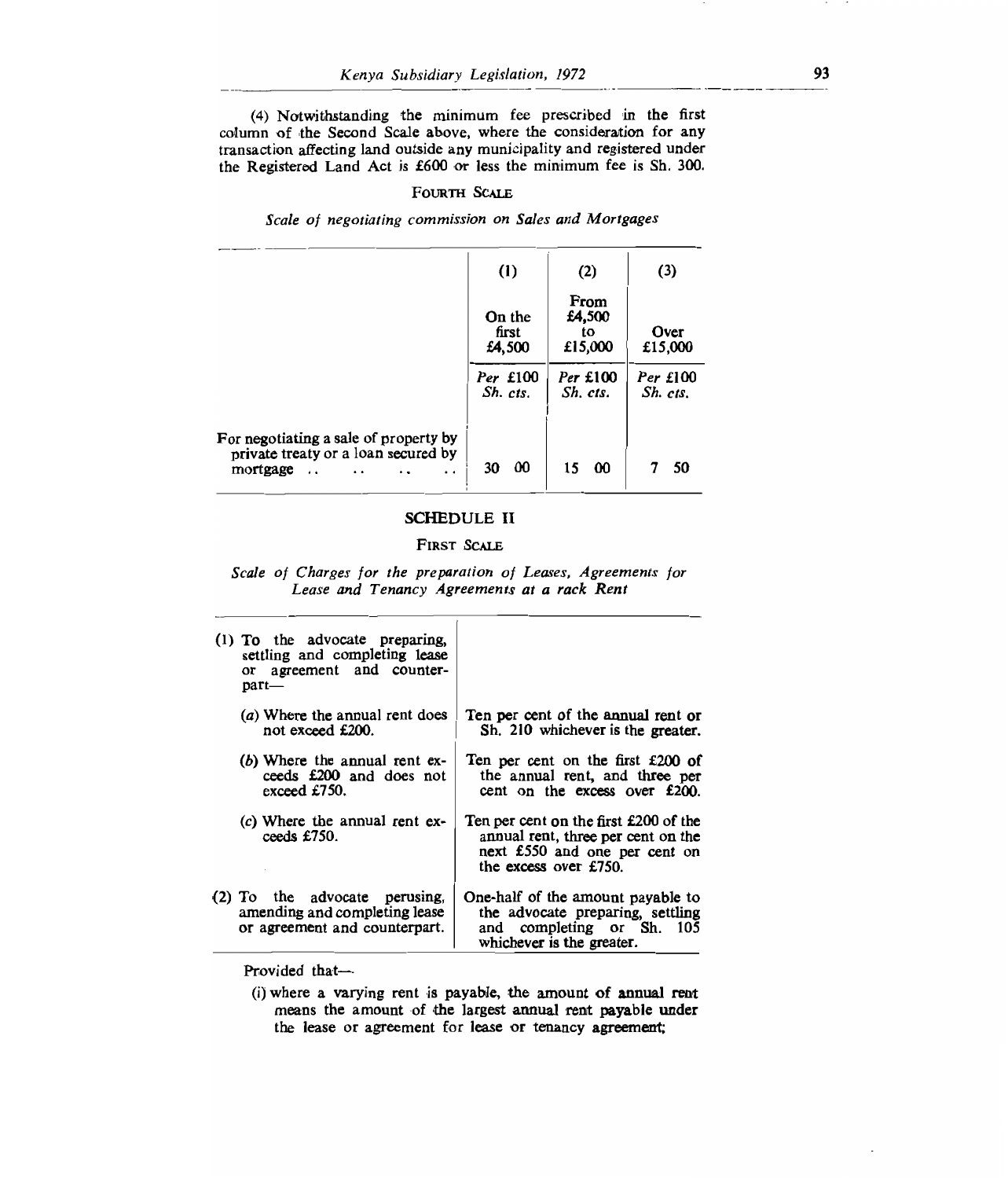- (ii) in the case of a lease, agreement for lease or tenancy agreement of a dwelling-house or flat for a term exceeding one year but not exceeding three years and not containing an option for renewal or extension capable of making the entire term one in excess of three years an advocate may in his discretion reduce the above stated charges by a sum not exceeding fifty per cent thereof;
- (iii)in the case of a lease, agreement for lease or tenancy agreement of a dwelling-house or flat for a term not exceeding one year and not containing an option for renewal or extension capable of making the entire term one in excess of one year there shall be charged by each advocate concerned a fee equal to three per cent of the total rent reserved or Sh. 100 whichever is the greater; but so that the fee so chargeable may not exceed that chargeable under paragraph (1) of this Scale.
- (iv)in the case of an extension of the term of a lease, agreement for lease or tenancy agreement capable of being effected by way of an endorsement on or annexure to the original instrument the charge shall be calculated under Schedule V.

## SECOND SCALE

Scale of Charges as to Conveyance in fee, or for any other Freehold Estate, reserving Rent, or Building Leases reserving Rent or other long Leases not at a rack Rent, or Agreements for the same respectively

| pleting conveyance and dupli-<br>cate or lease and counterpart.<br>Sh. 225<br>(a) Where the annual rent does<br>not exceed £7 10s.<br>Sh. 225 plus thirty per cent on the<br>(b) Where it exceeds $£7$ 10s.<br>excess of rent over £7 10s.<br>and does not exceed £75.<br>The same charge as on a rent of<br>$(c)$ Where it exceeds £75 and<br>does not exceed £225.<br>£75 plus ten per cent on the<br>excess of rent over £75.<br>The same charge as on a rent of<br>(d) Where it exceeds $£225$<br>£225 plus five per cent on the<br>excess of rent over £225.<br>One-half of the amount payable<br>(2) Purchaser's or lessee's advocate.<br>to the vendor's or lessor's ad- |
|---------------------------------------------------------------------------------------------------------------------------------------------------------------------------------------------------------------------------------------------------------------------------------------------------------------------------------------------------------------------------------------------------------------------------------------------------------------------------------------------------------------------------------------------------------------------------------------------------------------------------------------------------------------------------------|
| for perusing draft and comple-<br>vocate.<br>ting                                                                                                                                                                                                                                                                                                                                                                                                                                                                                                                                                                                                                               |

Provided that—

where a varying rent is payable, the amount of annual rent is to mean the amount of the largest annual rent payable under the lease or agreement for lease.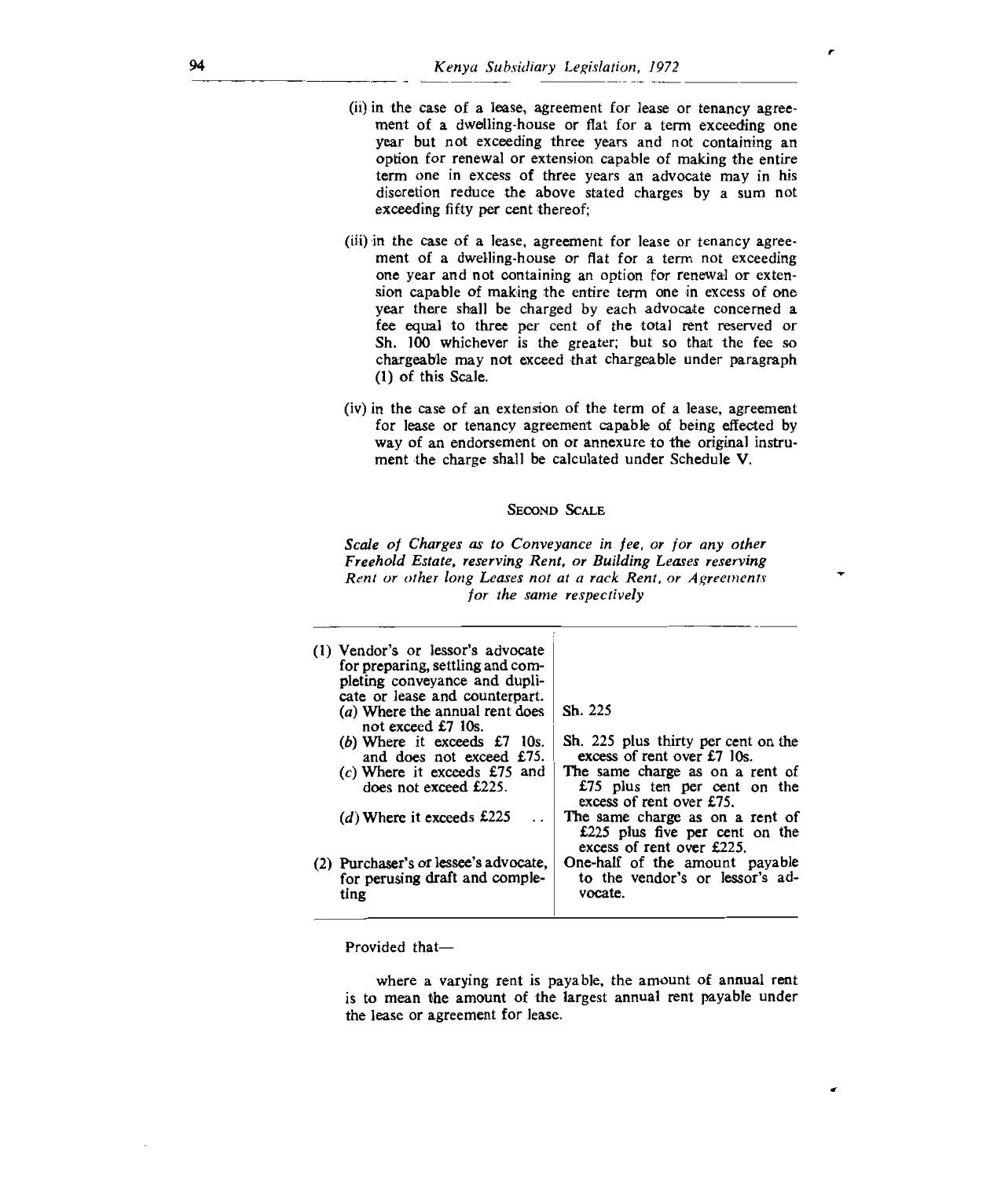#### SCHEDULE III

*1. Formation and Incorporation of Companies with Share Capital* 

(a) In the case of a private company with Articles of Association adopting Table "A" by reference in whole or in part: where the nominal capital of the company to be formed—

- (i) does not exceed  $£7,000$ : Sh. 1,000 to Sh. 4,000, according to time, complexity and responsibility;
- (ii) exceeds £7,000: 3 per cent on the first £7,000,  $\frac{1}{2}$  per cent from £7,000 up to £15,000, and  $\frac{1}{4}$  per cent on any excess over £15,000 up to £100,000 (maximum).

*(b)* In the case of a private company with full Articles of Association not adopting Table "A" by reference where the nominal capital of the company to be formed:

(i) does not exceed  $£5,000$ : Sh. 4,000;

- (ii) exceeds £5,000: a further  $\frac{1}{2}$  per cent on the balance from £5,000 to £10,000; a further  $\frac{1}{2}$  per cent on the balance from £10,000 to £20,000; a further  $\frac{1}{4}$  per cent on the balance from £20,000 to £50,000; and  $\frac{1}{8}$  per cent on the balance over £50,000.
- *(c) In* the case of a public company:

Where the nominal capital of the company on incorporation or within six months thereafter *(see* note *(b))—* 

**(i)does not exceed £5,000: Sh. 5,000.** 

**(ii)exceeds £5,000: a further 1 per cent on the balance from**   $£5,000$  to  $£10,000$ ; a further  $\frac{1}{2}$  per cent on the balance from £10,000 to £20,000; a further  $\frac{1}{4}$  per cent on the balance from £20,000 to £50,000; and a further  $\frac{1}{2}$  per cent on the balance over £50,000.

#### **Notes**

*(a) The* above fees cover taking instructions to incorporate the company, drawing Memorandum of Association and Articles of Association (if any), preparing and lodging all documents necessary for incorporation, procuring certificate of incorporation and seal (excluding cost thereof) and all attendances, correspondence and work up to and including appointment of first directors.

*(b) The* **period of** six months referred to at paragraph 1 *(c)*  above may be extended marginally to prevent avoidance of payment of proper fees by delaying for a short period an increase of capital.  $\mathbf{1}$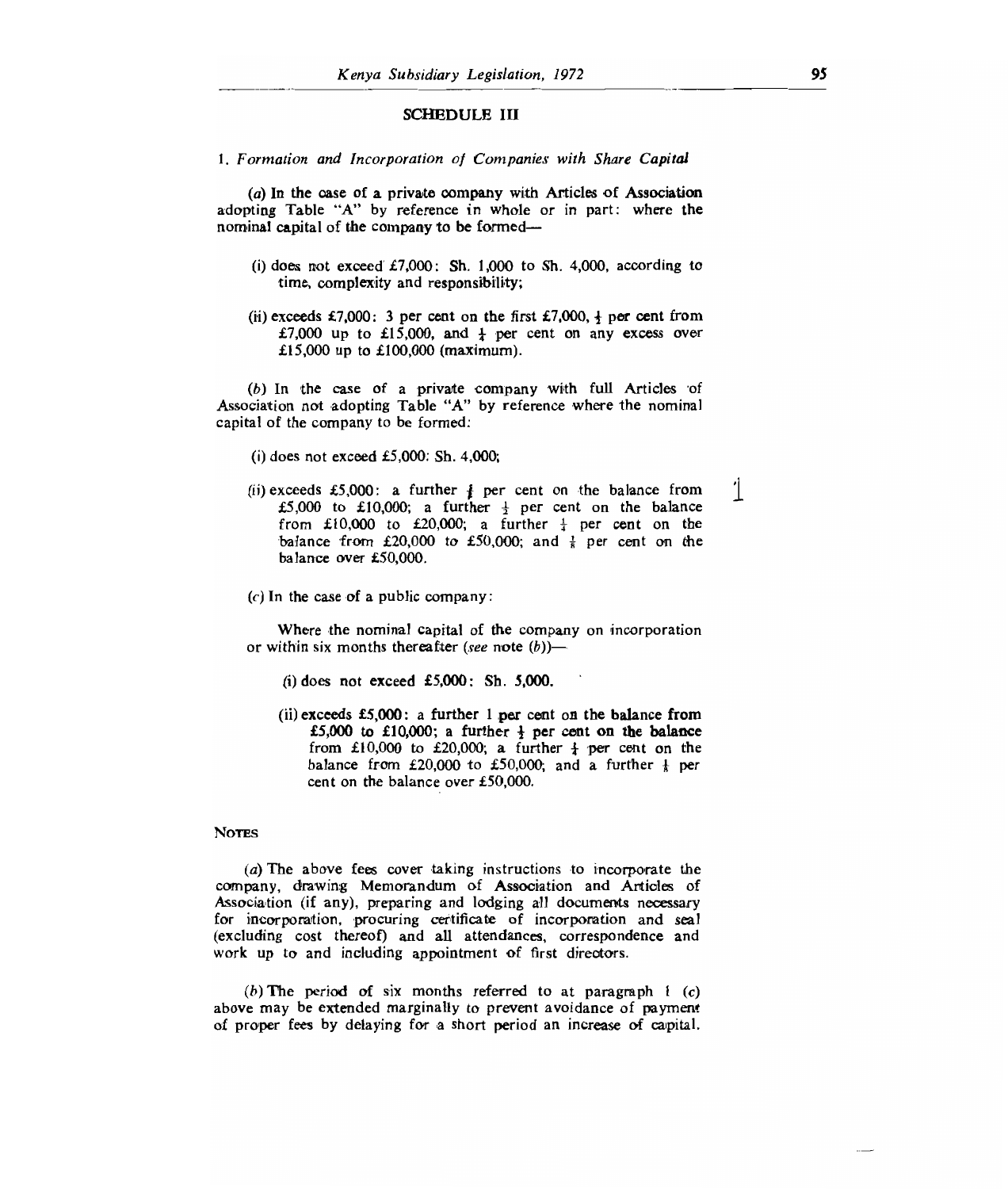Where the fee for the formation and incorporation of the company has been based on the authorized capital at incorporation (as shall be the case unless the client has intimated his intention to increase 'within the prescribed period or marginally outside that period) no further fee shall be charged, except under Schedule V to this Order, for work carried out, unless and until the amount or aggregate amount of additional capital exceeds 50 per cent of the original capital.

## 2. Formation and Incorporation of Companies without Share Capital

(I) Without Articles of Association or adopting Table "A" with or without modification: Sh. 1,200 to Sh. 2,500.

(2) With full Articles of Association : Sh. 3,000 to Sh. 6,000.

In either case according to time, complexity and responsibility.

#### *3. Registration of* Foreign *Companies*

Sh. 200 and, in addition, the fees prescribed in Schedule V to this Order, for work specified in paragraphs (2) to (6) inclusive of that Schedule.

#### 4. Debentures

| (1) Single debenture: $-$                                                                                                                                                                                                                        |                                                                                                                                                                                                                                     |
|--------------------------------------------------------------------------------------------------------------------------------------------------------------------------------------------------------------------------------------------------|-------------------------------------------------------------------------------------------------------------------------------------------------------------------------------------------------------------------------------------|
| (a) Unsecured                                                                                                                                                                                                                                    | The scale fee on the<br>amount<br>secured.                                                                                                                                                                                          |
| $(b)$ Creating a floating charge<br>only.                                                                                                                                                                                                        | Double the scale fee on the amount<br>secured.                                                                                                                                                                                      |
| $(c)$ Creating or accompanied<br>by the creation of security<br>over immovable property<br>by way of a legal mortgage<br>or charge in addition to or<br>instead of a floating charge.                                                            | The fee prescribed in Schedule I<br>First and Second Scales to this<br>Order in respect of the creation<br>of the security over immovable<br>property and, in addition, the<br>scale fee on the amount secured.                     |
| $(b)$ Creating or accompanied by<br>the creation of security over<br>immovable property by way<br>of equitable mortgage or<br>charge in addition to or in-<br>stead of a floating charge.<br>(2) Series of debentures or deben-<br>ture $stock:$ | The fee prescribed in Schedule I<br>Third Scale paragraph $(a)$ to this<br>Order in respect of the creation<br>of the security over immovable<br>property and, in addition, double<br>the scale fee on the amount<br>secured.       |
| (a) Where there is no trust deed                                                                                                                                                                                                                 | As for single debenture with the<br>addition of fees under Schedule<br>V to this Order (other than para-<br>graph (1) thereof) in respect of<br>preparation, completion and regis-<br>tration of all debentures after the<br>first. |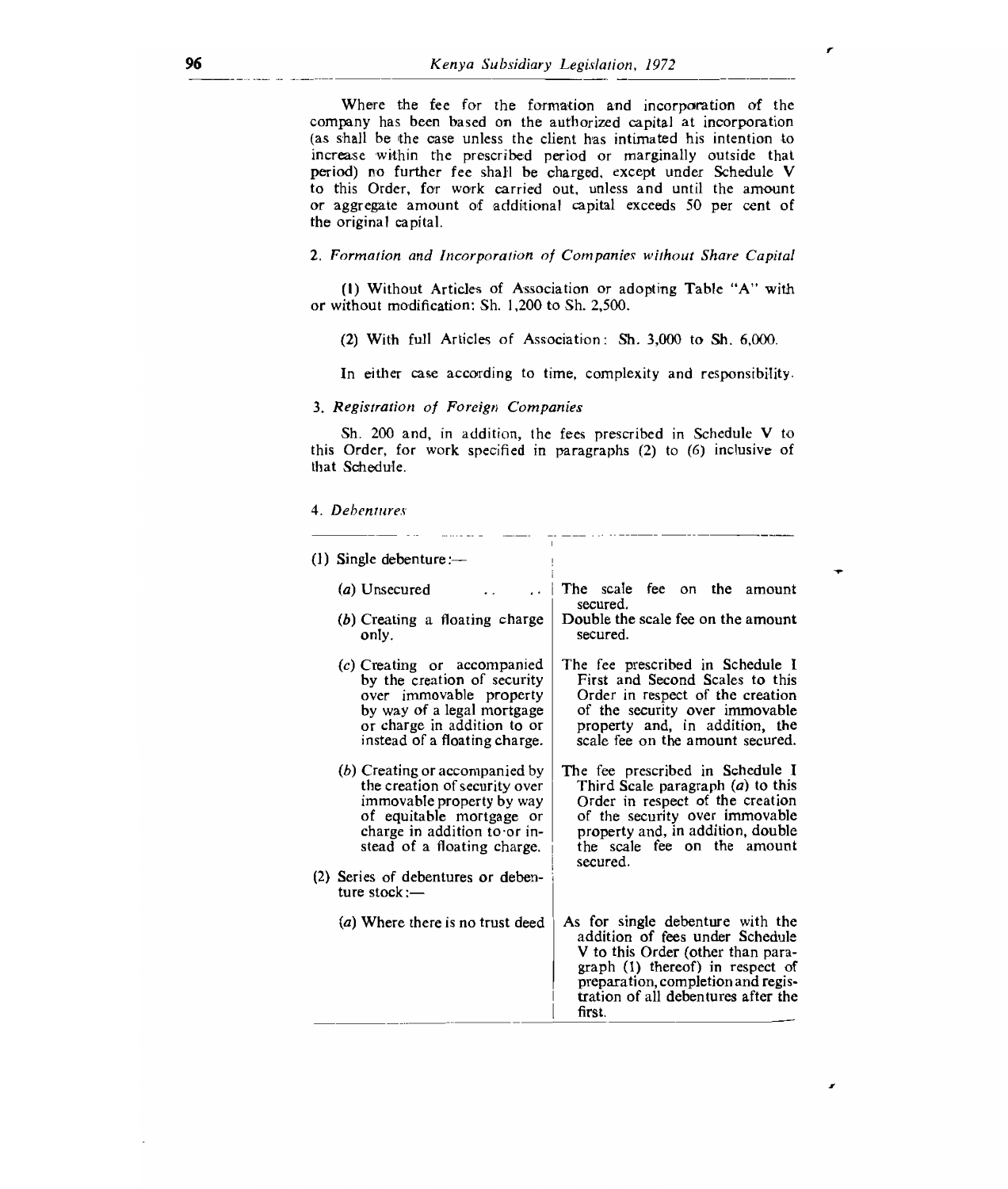| $(b)$ Where there is a trust deed:                                                             |                                                                                                                                                                                                                                                                                                                                                           |
|------------------------------------------------------------------------------------------------|-----------------------------------------------------------------------------------------------------------------------------------------------------------------------------------------------------------------------------------------------------------------------------------------------------------------------------------------------------------|
| $(i)$ Creating a<br>floating<br>charge only.                                                   | Treble the scale fee on the amount<br>secured and, in addition, the<br>fees prescribed by Schedule V to<br>this Order (other than paragraph<br>$(1)$ thereof) in respect of pre-<br>paration, completion and regis-<br>ration of debenture certificates,<br>issue of debentures or debenture<br>stock and other supplementary<br>instruments and matters. |
| (ii) Creating or accompanied (<br>by the creation of secu-<br>rity over immovable<br>property. | As for a single debenture where<br>security is created over immova-<br>ble property with the addition of<br>charges for supplementary ins-<br>truments and matters as in<br>subparagraph (1) of<br>this<br>paragraph.                                                                                                                                     |

## NOTES

 $(c)$  References in this Schedule to "the scale fee" are to the fees set out in the scale at the end of the Schedule.

(d)Where the grantee of the security and the company creating it are separately represented the company's advocate shall be entitled to charge one-half of the fees chargeable by the grantee's advocate. Where one advocate represents both parties he shall be entitled to increase the prescribed fees by one-quarter. Unless otherwise agreed by the parties in writing the company creating the security shall pay the fees of the grantee's advocate as well as those of its own advocate.

*5. Other Work.—All* oher non-litigious work relating to company matters shall be charged under Schedule V to this Order.

*Scale of Fees* 

|                                                                        |  | Capital involved |                 |                      | Fee                                                    |
|------------------------------------------------------------------------|--|------------------|-----------------|----------------------|--------------------------------------------------------|
| Sh. 20,000 or less<br>Next Sh. 30,000 or part thereof                  |  | $\cdot$ .        |                 | . .<br>$\cdot$       | Sh. 500                                                |
| Next Sh. 100,000 or part thereof<br>Next Sh. 2,000,000 or part thereof |  |                  | $\cdot$ $\cdot$ | $\ddot{\phantom{1}}$ | $1/10\%$<br>(Sh)<br>per                                |
| Thereafter                                                             |  |                  |                 | $\ddot{\phantom{a}}$ | Sh. 1,000.<br>$1/20\%$<br>(Sh.<br>per<br>Sh. $2.000$ ) |
|                                                                        |  |                  |                 |                      |                                                        |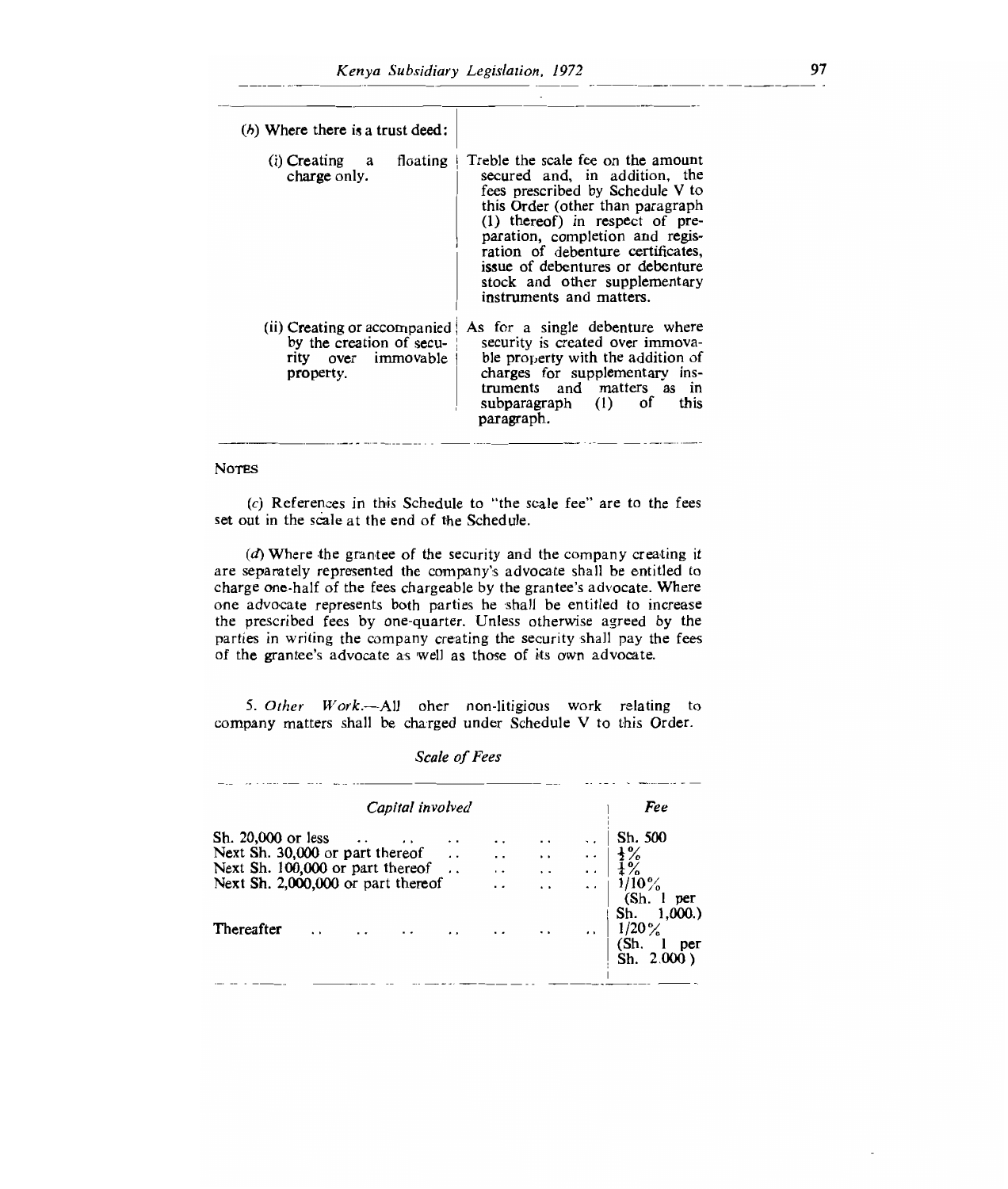# SCHEDULE IV TRADE MARKS AND PATENTS

# *A—Trade Marks*

|                                                                                                                                               | Sh.       |
|-----------------------------------------------------------------------------------------------------------------------------------------------|-----------|
| I. APPLICATIONS-                                                                                                                              |           |
| (a) Instructions to register one trade mark in one class and drawing                                                                          |           |
| form of authorization<br>$\ddot{\phantom{a}}$<br>$\ddot{\phantom{a}}$                                                                         | 150       |
| (b) Instructions to register second and further trade marks in the<br>name of the same proprietor simultaneously per trade mark in            |           |
| one class<br>$\sim$ $\sim$<br>$\sim$ $\sim$<br>$\cdot$ .<br>$\ddotsc$                                                                         | 90        |
| (c) Drawing application for registration and four copies of repre-                                                                            |           |
| $\sim$ 100 $\sim$<br>$\ddot{\phantom{0}}$                                                                                                     | 45        |
|                                                                                                                                               |           |
| 2. REGISTERED USERS-                                                                                                                          |           |
| (a) Instructions to file an application to enter one Registered User                                                                          |           |
| of one registered trade mark or more than one registered trade                                                                                |           |
| mark of same proprietor incorporated in the same set of docu-                                                                                 |           |
| ments and subject to the same conditions and restrictions in each<br>case:                                                                    |           |
| (1) For the first or single registered trade mark $\ldots$                                                                                    | 165       |
| (2) For the second registered trade mark $\dots$<br>$\sim$ $\sim$                                                                             | 75        |
| (3) For the third registered trade mark<br>$\ddotsc$                                                                                          | 50        |
| (4) For the fourth and each subsequent registered trade mark,                                                                                 |           |
| applications being filed simultaneously<br>contact of the state                                                                               | 20        |
| (b) Drawing statement of case, statutory declaration in support and                                                                           |           |
| application, depending on the amount of work involved but not<br>less than<br>$\cdots$<br>$\cdots$                                            | 150       |
| (c) Drawing registered user agreement depending on the amount of                                                                              |           |
| work involved but not less than<br>$\sim$ .                                                                                                   | 225       |
| ( $d$ ) Instructions to file an Application under s. 31 (8) ( $b$ ) for cancel-                                                               |           |
| lation of a registered user in respect of one registered trade mark                                                                           |           |
| or more than one registered trade mark of same proprietor):—                                                                                  |           |
| (1) For the first or single registered trade mark $\therefore$<br>$(2)$ For the second registered trade mark                                  | 135<br>90 |
| $\cdots$<br>$\overline{\phantom{a}}$<br>(3) For the third registered trade mark<br>$\cdot$ .                                                  | 60        |
| (4) For the fourth and each subsequent trade mark, applications                                                                               |           |
| being filed simultaneously<br><b>SALE STATE</b><br>$\cdot$ .                                                                                  | 30        |
| (e) Drawing application and statement of grounds depending on                                                                                 |           |
| amount of work involved but not less than                                                                                                     | 75        |
| $(f)$ And for subsequent registered trade mark the grounds for cancel-                                                                        |           |
| lation being the same<br>$(g)$ Instructions to file an application for variation of terms of                                                  | 25        |
| appointment of a registered user including drawing application                                                                                | 150       |
|                                                                                                                                               |           |
| 3. ASSIGNMENTS                                                                                                                                |           |
| $(a)$ Instructions to file an application to register a subsequent pro-                                                                       |           |
| prietor of one registered trade mark (or more than one registered                                                                             |           |
| trade mark standing in the same name under the same devolution                                                                                |           |
| of title and filed simultaneously) with or without goodwill:-                                                                                 |           |
| (1) For the first registered trade mark<br>$\sim$<br>$\ddot{\phantom{a}}$<br>(2) For the second registered trade mark<br>$\ddot{\phantom{a}}$ | 95<br>45  |
| $\ddot{\phantom{a}}$<br>$\ddot{\phantom{a}}$<br>(3) For each subsequent registered trade mark                                                 | 30        |
| (b) Instruction to file application for directions by the Registrar for                                                                       |           |
| advertisement of the assignment of marks in use without goodwill                                                                              |           |
| and attending to the advertisement thereof:-                                                                                                  |           |
| (1) For one registered trade mark assigned                                                                                                    | 90        |
| (2) For every other registered trade mark assigned under the same<br>devolution of title filed simultaneously                                 | 25        |
|                                                                                                                                               |           |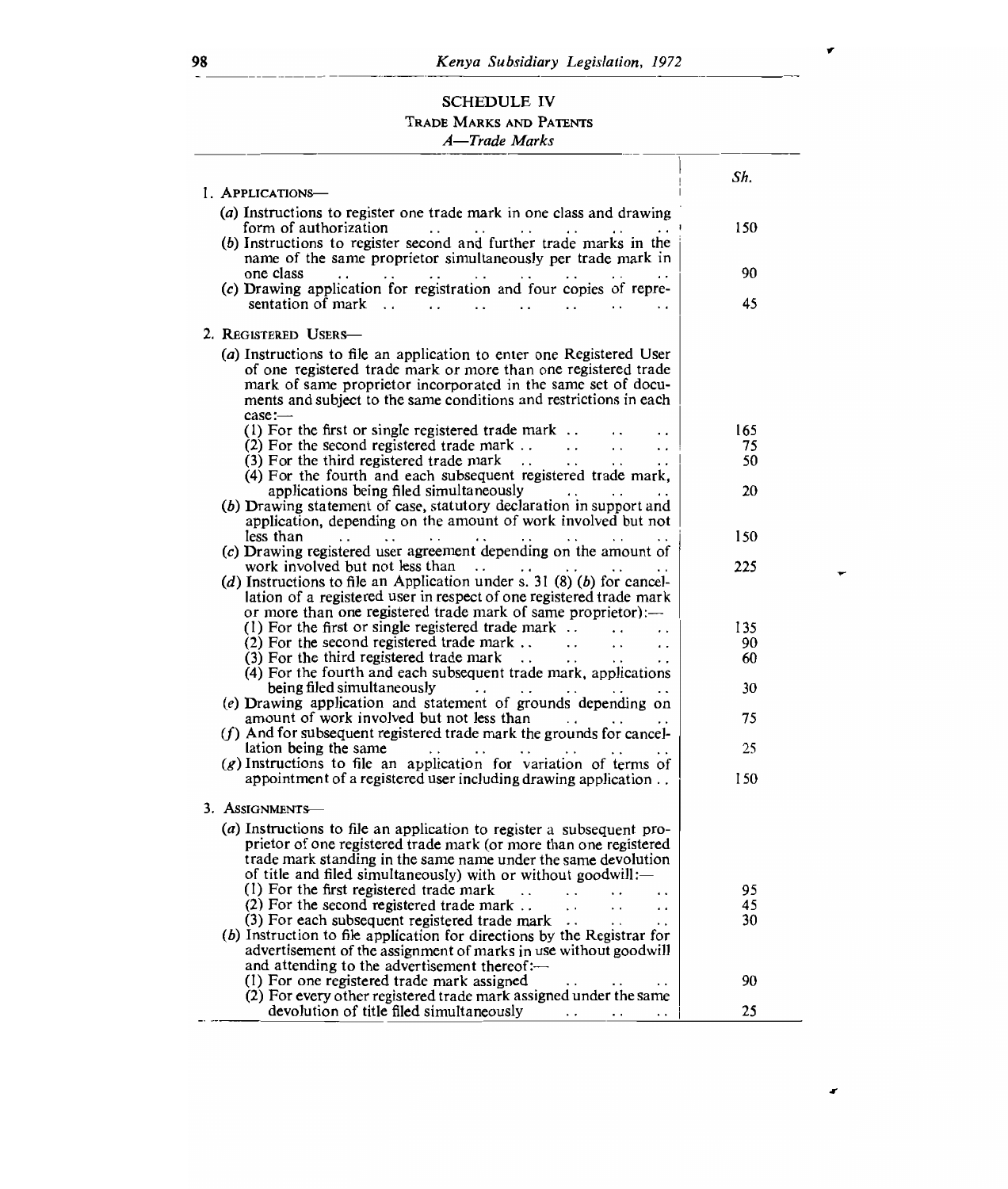| $(e)$ Instructions to apply for extensions of time in which to apply for<br>directions to advertise, from<br>$\cdot$ .                                                                                                                                                                                                                                          | Sh.<br>65 |
|-----------------------------------------------------------------------------------------------------------------------------------------------------------------------------------------------------------------------------------------------------------------------------------------------------------------------------------------------------------------|-----------|
|                                                                                                                                                                                                                                                                                                                                                                 |           |
| 4. RENEWALS-<br>(a) Instructions to renew the registration of one trade mark in one                                                                                                                                                                                                                                                                             |           |
| class including drawing the prescribed form and form of authori-<br>zation<br>$\ddot{\phantom{a}}$<br>$\ddot{\phantom{0}}$<br>$\ddot{\phantom{0}}$                                                                                                                                                                                                              | 90        |
| (b) Instructions to renew the registration of second and further trade<br>marks in the name of the same proprietor simultaneously includ-<br>ing drawing the prescribed form and form of authorization per<br>mark in one class                                                                                                                                 | 65        |
| (c) Instructions to renew the registration of one trade mark in one<br>class under the provisions of rule 68 of the Trade Marks Rules,<br>including drawing the prescribed forms and form of authorization                                                                                                                                                      | 90        |
| 5. Change of Name—                                                                                                                                                                                                                                                                                                                                              |           |
| (a) Instructions to register change of name of the registered proprietor<br>in respect of one trade mark in one class including drawing the<br>prescribed form and form of authorization                                                                                                                                                                        | 90        |
| (b) Instructions to register change of name of the registered proprietor<br>in respect of second and further trade marks simultaneously,<br>including drawing the prescribed form and form of authorization<br>for each change of name per trade mark in one class                                                                                              | 40        |
| <b>6. CHANGE OF ADDRESS-</b>                                                                                                                                                                                                                                                                                                                                    |           |
| (a) Instructions to register change of address of the registered pro-<br>prietor in respect of one trade mark in one class including drawing<br>the prescribed form and form of authorization<br>$\cdot$ .<br>$\ddot{\phantom{0}}$                                                                                                                              | 90        |
| (b) Instructions to register change of address of the registered pro-<br>prietor in respect of second and further trade marks simul-<br>taneously, including the drawing of the prescribed form and form<br>of authorization, for each change of address per trade mark in one<br>class<br>$\ddot{\phantom{0}}$<br>$\ddot{\phantom{0}}$<br>$\ddot{\phantom{0}}$ | 40        |
| 7. ALTERATIONS OR AMENDMENTS-                                                                                                                                                                                                                                                                                                                                   |           |
| (a) Instructions to amend or alter one registered trade mark in one<br>class including the drawing of the prescribed form and form of<br>authorization<br>$\ddot{\phantom{a}}$<br>$\ddot{\phantom{0}}$<br>$\ddot{\phantom{a}}$<br>$\sim$                                                                                                                        | 90        |
| (b) Instructions to amend or alter second and further registered trade<br>marks simultaneously in one class, including the drawing of the<br>prescribed form and form of authorization for amendment or<br>alteration per trade mark per class                                                                                                                  | 40        |
| 8. SEARCHES-                                                                                                                                                                                                                                                                                                                                                    |           |
| (a) Instructions to search the Registry and advise as to the registra-<br>bility of a proposed trade mark in one class including attendances<br>at the Registry and all correspondence per mark per class                                                                                                                                                       | 65        |
| (b) Instructions to obtain Registrar's preliminary advice on Form<br>TM. 27 or TM. 28 including drawing the prescribed form and<br>all correspondence in connexion therewith                                                                                                                                                                                    | 50        |
| (c) Instructions to search a trade mark file for particulars thereof per<br>trade mark in one class<br>$\ddotsc$<br>$\ddotsc$                                                                                                                                                                                                                                   | 30        |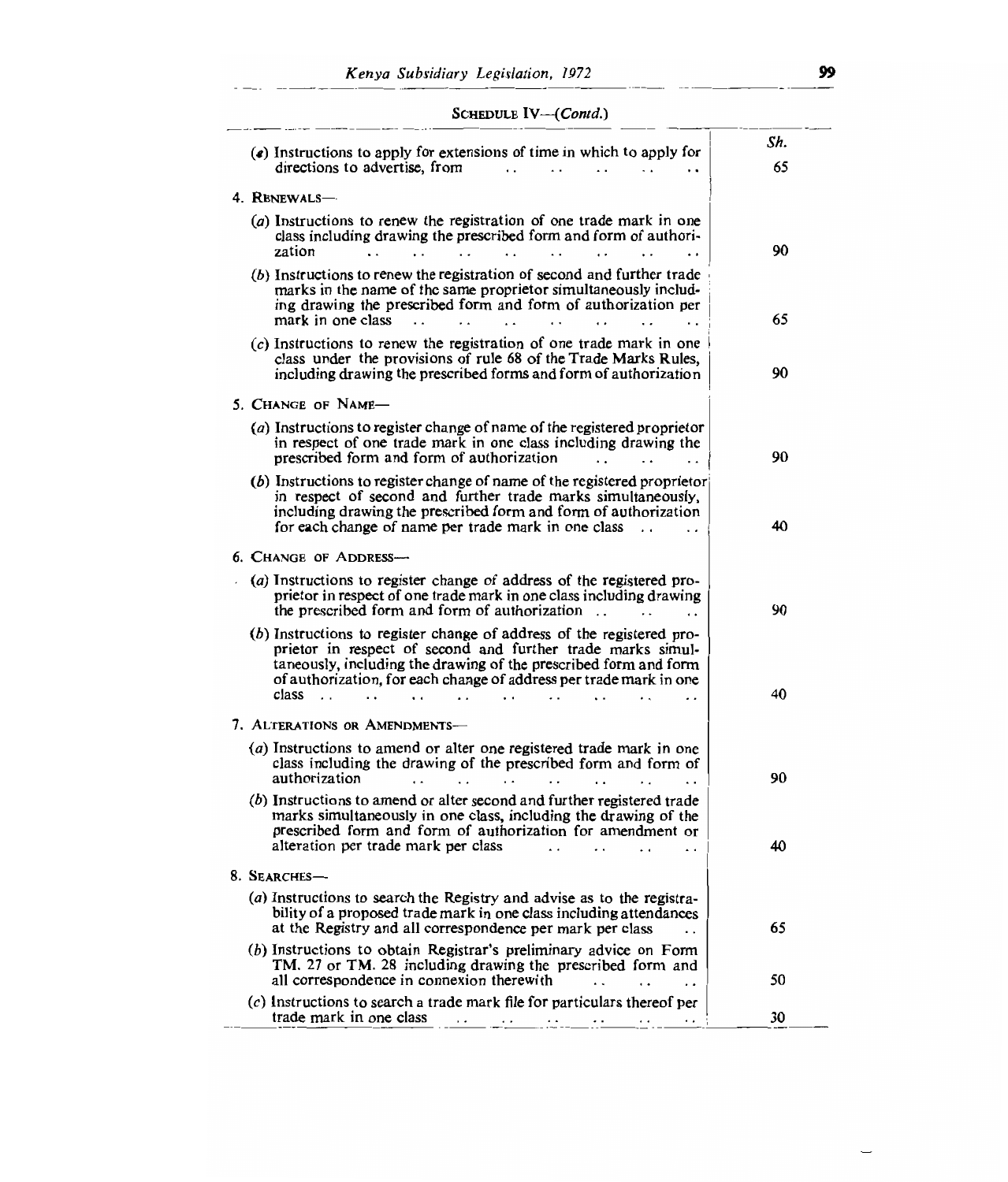# SCHEDULE *IV—(Contd.)*

| 9. OPPOSITION AND RECTIFICATION PROCEEDINGS-                                                                                                                                                                                                                                                                                                                                                                                                                                                                                                                                                                                                                         | Sh.                           |
|----------------------------------------------------------------------------------------------------------------------------------------------------------------------------------------------------------------------------------------------------------------------------------------------------------------------------------------------------------------------------------------------------------------------------------------------------------------------------------------------------------------------------------------------------------------------------------------------------------------------------------------------------------------------|-------------------------------|
| $(a)$ Instructions to enter opposition or to defend opposition pro-<br>ceedings or to apply for rectification or to defend rectification<br>proceedings where such opposition or proceedings are conducted<br>before the Registrar-such fee as the taxing officer in the exercise<br>of his discretion and taking into consideration the nature and im-<br>portance of the opposition or rectification, the value of the trade<br>mark to the parties concerned, the amount of evidence filed and<br>the time required for the preparation thereof, the general conduct<br>of the proceedings and all other relevant circumstances shall<br>decide but not less than | 500                           |
|                                                                                                                                                                                                                                                                                                                                                                                                                                                                                                                                                                                                                                                                      |                               |
| (b) Attendances before the Registrar conducting opposition or<br>rectification proceedings every whole day<br>$\sim$ $\sim$<br>$\ddot{\phantom{0}}$<br>$\ddot{\phantom{0}}$                                                                                                                                                                                                                                                                                                                                                                                                                                                                                          | Sh. cts.<br>630<br>00         |
| $(c)$ Every half-day or part thereof<br>$\mathbf{L}$<br>$\ddot{\phantom{0}}$<br>$\ddot{\phantom{0}}$<br>$\cdot$ .<br>. .                                                                                                                                                                                                                                                                                                                                                                                                                                                                                                                                             | 315<br>00                     |
| $(d)$ On interlocutory matters, taking judgments, etc., for every 15<br>minutes or part thereof<br>$\sim$ $\sim$<br>$\sim$ $\sim$<br>$\ddot{\phantom{a}}$<br>$\sim$                                                                                                                                                                                                                                                                                                                                                                                                                                                                                                  | 30<br>00                      |
| 10. MISCELLANEOUS MATTERS-                                                                                                                                                                                                                                                                                                                                                                                                                                                                                                                                                                                                                                           |                               |
| (a) Attendances on the Registrar for every 15 minutes or part thereof                                                                                                                                                                                                                                                                                                                                                                                                                                                                                                                                                                                                | 30<br>00                      |
| (b) Correspondence, letters re infringement, opposition, etc., but not                                                                                                                                                                                                                                                                                                                                                                                                                                                                                                                                                                                               |                               |
| concerned with applications, renewals, etc., per letter                                                                                                                                                                                                                                                                                                                                                                                                                                                                                                                                                                                                              | 50<br>12                      |
| or per folio<br>$\ddotsc$<br>$\ddot{\phantom{a}}$<br>$\ddotsc$<br>$\ddot{\phantom{0}}$                                                                                                                                                                                                                                                                                                                                                                                                                                                                                                                                                                               | 50<br>7                       |
| $(c)$ Receiving and perusing letter<br>$\ddot{\phantom{0}}$<br>$\ddot{\phantom{0}}$<br>or per folio<br>$\mathbf{r}$<br>$\cdot$ .<br>$\sim$ $\sim$ $\sim$<br>$\ddot{\phantom{0}}$<br>$\ddot{\phantom{0}}$                                                                                                                                                                                                                                                                                                                                                                                                                                                             | 5<br>50<br>$\mathbf{2}$<br>00 |
| (d) Drawing all other necessary documents (notices of opposition,<br>statutory declarations, counter-statements, etc.) per folio<br>$\ddot{\phantom{0}}$<br>File copies, per folio<br>$\cdot$ $\cdot$<br>$\ddot{\phantom{a}}$<br>$\ddot{\phantom{a}}$<br>$\sim 10^{-1}$                                                                                                                                                                                                                                                                                                                                                                                              | 10<br>00<br>50<br>1           |
| (e) Perusing documents, pleadings, statutory declarations, etc., to be<br>charged for as for perusals at Item $(7)(a)$ of Schedule VI.                                                                                                                                                                                                                                                                                                                                                                                                                                                                                                                               |                               |
| <i>Note</i> .—The fee for instructions in each case enumerated other than that<br>for oppositions or rectification, includes the drawing and lodging<br>of all forms of disclaimer, request for correction of clerical error<br>or for amendment of an application, the payment of association<br>fees, stamping of documents and all other correspondence.                                                                                                                                                                                                                                                                                                          |                               |
| B---Patents                                                                                                                                                                                                                                                                                                                                                                                                                                                                                                                                                                                                                                                          |                               |
|                                                                                                                                                                                                                                                                                                                                                                                                                                                                                                                                                                                                                                                                      |                               |
| (a) Instructions to register a patent including drawing form of autho-<br>rization and stamping it, drawing and lodging application and all                                                                                                                                                                                                                                                                                                                                                                                                                                                                                                                          | Sh.                           |
| correspondence                                                                                                                                                                                                                                                                                                                                                                                                                                                                                                                                                                                                                                                       | 135                           |
| (b) Instructions to register an assignment of a patent including drawing<br>form of authorization and stamping it and assignment, drawing and<br>lodging application and all correspondence                                                                                                                                                                                                                                                                                                                                                                                                                                                                          | 105                           |
| $(c)$ Instructions to register an extension of a patent including drawing<br>form of authorization and stamping it and making application for                                                                                                                                                                                                                                                                                                                                                                                                                                                                                                                        |                               |
| extension<br>$(d)$ Attending at the Registry searching Register of Patents—for every 15<br>minutes<br>$\sim$<br>$\sim$<br>$\ddot{\phantom{0}}$<br>$\ddot{\phantom{0}}$                                                                                                                                                                                                                                                                                                                                                                                                                                                                                               | 105<br>30                     |
| <i>Note</i> $-AII$ instruction fees prescribed in paragraphs "A" and "B" of this<br>Schedule may in any case be increased by the Registrar in his<br>discretion.                                                                                                                                                                                                                                                                                                                                                                                                                                                                                                     |                               |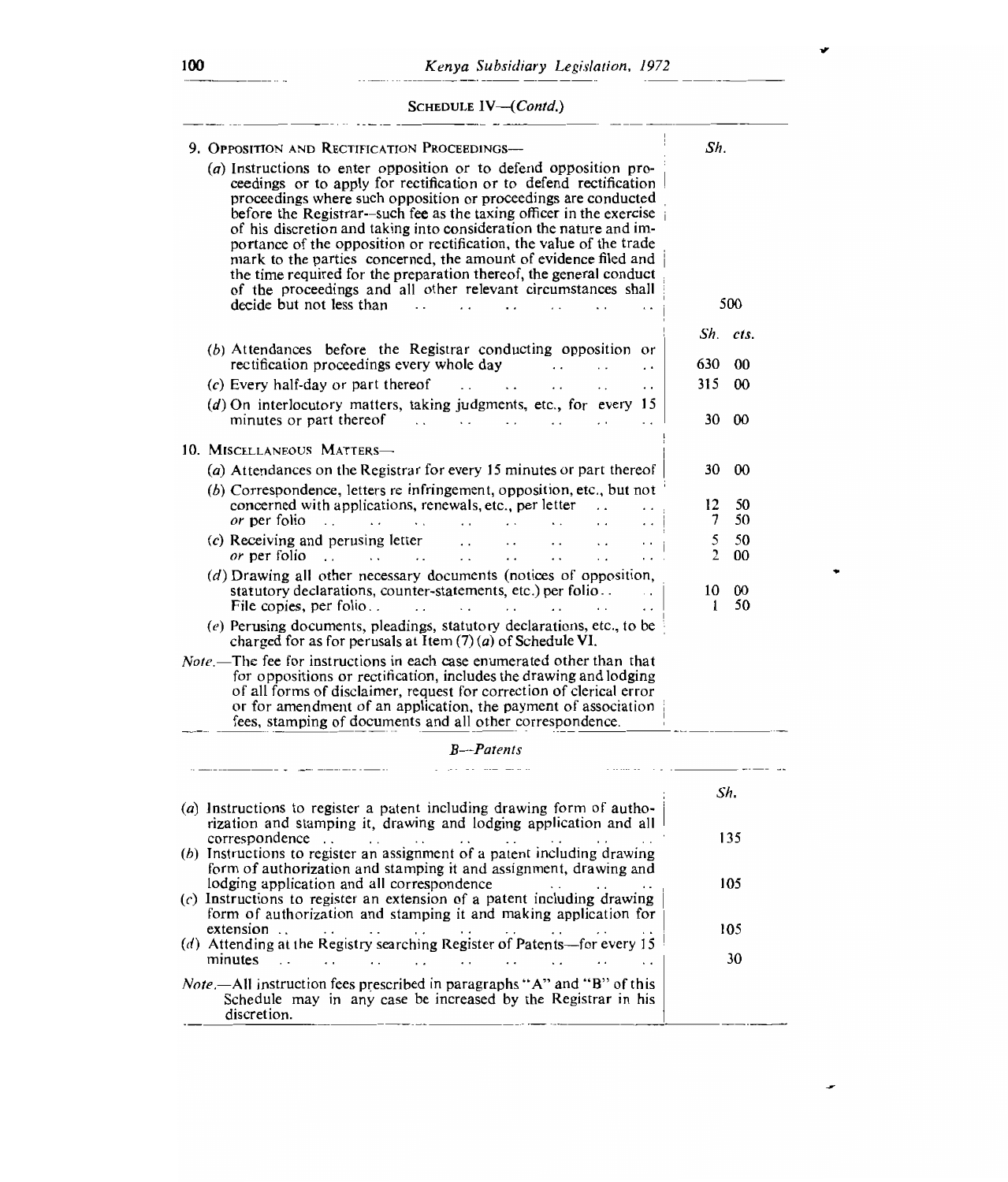# SCHEDULE V

#### SCALE OF FEES IN RESPECT OF BUSINESS THE REMUNERATION FOR WHICH IS NOT OTHERWIS PRESCRIBED OR WHICH HAS BEEN THE SUBJECT OF AN ELECTION UNDER PARAGRAPH 2

| (1) INSTRUCTIONS-<br>Such fee for instructions as, having regard to the care and labour<br>required, the number and length of the papers to be perused, the<br>nature or importance of the matter, the amount or value of the subject<br>matter involved, the interests of the parties, complexity of the matter<br>and all other circumstances of the case, may be fair and reasonable. |                | Per Folio     |
|------------------------------------------------------------------------------------------------------------------------------------------------------------------------------------------------------------------------------------------------------------------------------------------------------------------------------------------------------------------------------------------|----------------|---------------|
| (2) DRAWING AND PERUSING, ETC.                                                                                                                                                                                                                                                                                                                                                           |                | Sh. cts.      |
| For drawing<br>$\sim$<br>$\ddot{\phantom{0}}$<br>$\sim$<br>$\ddot{\phantom{1}}$<br>. .                                                                                                                                                                                                                                                                                                   | 10             | $\infty$      |
| For engrossing $\ldots$<br>$\ddot{\phantom{a}}$<br>$\ddot{\phantom{0}}$<br>$\ddot{\phantom{0}}$<br>. .                                                                                                                                                                                                                                                                                   | 2              | $\infty$      |
| For fair copying<br>$\ddotsc$<br>$\ddot{\phantom{a}}$<br>$\ddot{\phantom{a}}$<br>$\ddot{\phantom{0}}$<br>$\ddot{\phantom{0}}$<br>$\ddot{\phantom{0}}$<br>. .                                                                                                                                                                                                                             | t              | 50            |
| For perusing<br>$\ddot{\phantom{0}}$<br>$\ddot{\phantom{a}}$<br>. .<br>.,<br>$\ddotsc$                                                                                                                                                                                                                                                                                                   | 3              | $\infty$      |
| (3) ATTENDANCES                                                                                                                                                                                                                                                                                                                                                                          |                |               |
| In ordinary cases, per 15 minutes<br>$\ddot{\phantom{a}}$                                                                                                                                                                                                                                                                                                                                | 30             | 00            |
| On telephone calls for 3 minutes or part thereof<br>$\ddot{\phantom{0}}$                                                                                                                                                                                                                                                                                                                 | 7              | 50            |
| In other cases the taxing officer may increase or diminish the above                                                                                                                                                                                                                                                                                                                     |                |               |
| charges if for any special reason he sees fit.                                                                                                                                                                                                                                                                                                                                           |                |               |
| (4) JOURNEYS FROM HOME                                                                                                                                                                                                                                                                                                                                                                   |                |               |
| In ordinary cases, for every day of not less than seven hours employed                                                                                                                                                                                                                                                                                                                   |                |               |
| on business or in travelling $\ldots$                                                                                                                                                                                                                                                                                                                                                    | 700            | 00            |
| Where a lesser time than seven hours is so employed, per hour                                                                                                                                                                                                                                                                                                                            | 90             | $^{00}$       |
| In other cases the taxing officer may increase or diminish the above<br>allowances if for any special reason he sees fit.                                                                                                                                                                                                                                                                |                |               |
| (5) TIME ENGAGED where charge is so based, in lieu of charges per item                                                                                                                                                                                                                                                                                                                   |                |               |
| of work done, per hour<br>$\ddot{\phantom{a}}$<br>$\ddot{\phantom{a}}$                                                                                                                                                                                                                                                                                                                   | 120 00         |               |
|                                                                                                                                                                                                                                                                                                                                                                                          | (or pro-       |               |
| $(6)$ CORRESPONDENCE-                                                                                                                                                                                                                                                                                                                                                                    |                | portionately) |
| Letters<br>$\ddot{\phantom{0}}$<br>$\cdot$ $\cdot$<br>$\ddot{\phantom{0}}$<br>$\ddot{\phantom{0}}$<br>$\ddot{\phantom{0}}$<br>$\cdot$ $\cdot$                                                                                                                                                                                                                                            | 12             | $\infty$      |
| <i>or</i> per folio<br>$\sim 10^{-11}$<br>$\ddot{\phantom{0}}$<br>$\ddot{\phantom{a}}$<br>$\ddots$<br>$\ddot{\phantom{a}}$<br>. .<br>$\bar{\mathbf{z}}$ .<br>$\ddot{\phantom{0}}$                                                                                                                                                                                                        | 7              | 50            |
| Receiving and perusing letters<br>$\ddot{\phantom{0}}$<br>$\ddot{\phantom{a}}$<br>$\ddot{\phantom{0}}$<br>$\ddot{\phantom{0}}$<br>. .                                                                                                                                                                                                                                                    | 5              | 50            |
| or per folio<br>$\cdot$ .<br>$\ddot{\phantom{1}}$<br>$\ddot{\phantom{0}}$                                                                                                                                                                                                                                                                                                                | $\mathfrak{D}$ | $\infty$      |
|                                                                                                                                                                                                                                                                                                                                                                                          |                |               |
| $(7)$ Opinions—                                                                                                                                                                                                                                                                                                                                                                          |                |               |
| For formal written opinion such fee as may be reasonable in the<br>circumstances, having regard to the same considerations as set out<br>above for the assessment of intstructions, but not less than Sh. 42.                                                                                                                                                                            |                |               |
| (8) DEBT COLLECTION-                                                                                                                                                                                                                                                                                                                                                                     |                |               |
| In respect of non-contentious debt collection matters an advocate                                                                                                                                                                                                                                                                                                                        |                |               |
| may enter into a general agreement with a client to charge therefor                                                                                                                                                                                                                                                                                                                      |                |               |
| upon the following inclusive scale in lieu of charging per item for<br>work done                                                                                                                                                                                                                                                                                                         |                |               |
| (a) where the amount of debt claimed is not more than Sh. 250<br>. .                                                                                                                                                                                                                                                                                                                     | 21             | $^{00}$       |
| where the amount of debt claimed is not more than Sh. 500<br>$\overline{a}$                                                                                                                                                                                                                                                                                                              | 55             | $\infty$      |
| where the amount of debt claimed is not more than Sh. 1,000<br>$\ddot{\phantom{0}}$                                                                                                                                                                                                                                                                                                      | 100            | $_{00}$       |
| where the amount of debt claimed is not more than Sh. 2.500<br>$\ddot{\phantom{0}}$                                                                                                                                                                                                                                                                                                      | 165            | 00            |
| where the amount of debt claimed is not less than Sh. 5,000<br>$\ddot{\phantom{0}}$                                                                                                                                                                                                                                                                                                      | 300            | $\infty$      |
| where the amount of debt claimed is not more than Sh. 7,500<br>$\ddot{\phantom{0}}$                                                                                                                                                                                                                                                                                                      | 420            | $_{00}$       |
| where the amount of debt claimed is not more than Sh. 10,000                                                                                                                                                                                                                                                                                                                             | 530            | $\infty$      |
|                                                                                                                                                                                                                                                                                                                                                                                          |                |               |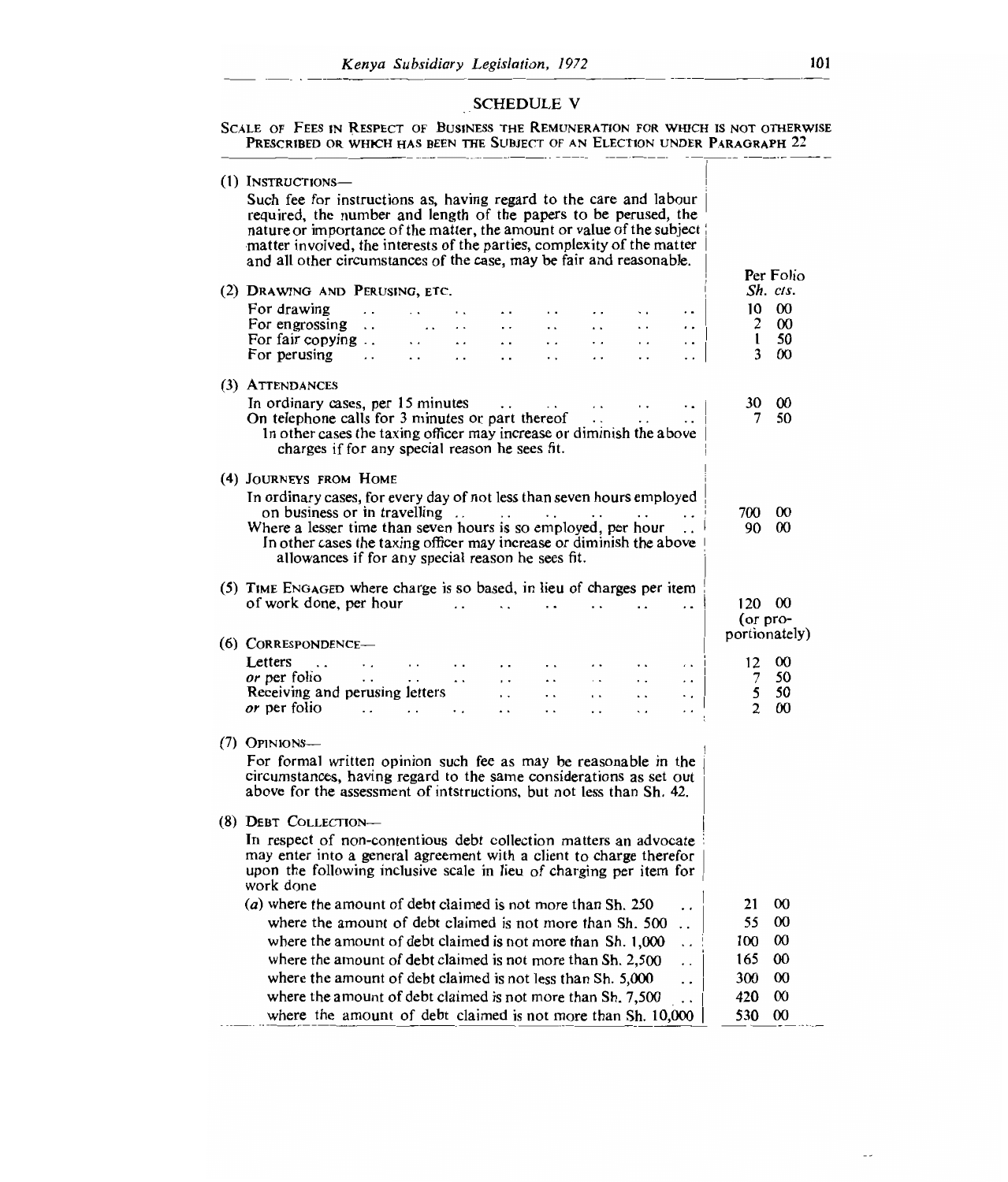SCHEDULE *V—(Contd.)* 

|                                                                                                                                                                                                                                                                                                                                                                                                                                                                                                                | Sh. | Cts.     |
|----------------------------------------------------------------------------------------------------------------------------------------------------------------------------------------------------------------------------------------------------------------------------------------------------------------------------------------------------------------------------------------------------------------------------------------------------------------------------------------------------------------|-----|----------|
| $(b)$ where the amount of debt exceeds Sh. $10,000$                                                                                                                                                                                                                                                                                                                                                                                                                                                            | 560 | $\infty$ |
| Provided that in any case where not more than one letter of demand<br>has been written the above scale shall be reduced to one-third<br>thereof, subject to a minimum fee of Sh. 21, and provided further<br>that where the letter of demand is followed by the institution of<br>proceedings at the instance of the same advocate the above scale<br>does not apply and the letter shall be charged for under Scale (6)<br>of this Schedule or under Schedule VI as may be appropriate.                       |     |          |
| (9) ADMINISTRATION OF ESTATES-                                                                                                                                                                                                                                                                                                                                                                                                                                                                                 |     |          |
| Fee for actual administration of a testamentary or other estate: such<br>annual fee as may be reasonable in the circumstances having<br>regard to the same considerations as set out above for the<br>assessment of instruction fees: Provided that an advocate may<br>elect to charge in lieu of an inclusive fee an annual commission<br>of such amount as the taxing officer shall consider reasonable<br>having regard to all the circumstances but not exceeding in the<br>aggregate the following rates- |     |          |
| (a) on the estimated capital value of the estate: one per centum; and                                                                                                                                                                                                                                                                                                                                                                                                                                          |     |          |
| $(b)$ on the amount of the yearly income of the estate: two per centum;<br>and                                                                                                                                                                                                                                                                                                                                                                                                                                 |     |          |
| $(c)$ on the capital value of any portion of the estate which is realized or<br>invested during the year—one-half per centum.                                                                                                                                                                                                                                                                                                                                                                                  |     |          |
| <i>Note</i> .—Any advocate may elect at any time prior to rendering his<br>bill of costs to base his charges exclusively upon the<br>remaining scales of this Schedule instead of upon scale (9).                                                                                                                                                                                                                                                                                                              |     |          |
| <b>SCHEDULE VI</b>                                                                                                                                                                                                                                                                                                                                                                                                                                                                                             |     |          |
| COSTS OF PROCEDDINGS IN THE HIGH COURT                                                                                                                                                                                                                                                                                                                                                                                                                                                                         |     |          |

or cheque, for goods sold and delivered, or for work done and materials supplied, or for the recovery of money lent or advanced with or without security, or on a guarantee, or for the recovery of money on an account stated, or for the recovery of rent of premises without possession, or for salary due, or for fees for services rendered or to defend proceedings against a second or subsequent mortgagee where the defendant substantially adopts the defence of the first defendant—

| Where the claim exceeds |                      |                      | But does not exceed |                 |                      |                 | Sh.   |
|-------------------------|----------------------|----------------------|---------------------|-----------------|----------------------|-----------------|-------|
| Sh. $1,500$             | . .                  | . .                  | Sh. 3,000           | $\cdot$ $\cdot$ | . .                  | $\cdot$ $\cdot$ | 250   |
| Sh. $3,000$             | $\ddot{\phantom{0}}$ | . .                  | Sh. 5,000           | $\cdot$ $\cdot$ | $\cdot$ $\cdot$      | . .             | 300   |
| Sh. $5,000$             | $\cdot$ $\cdot$      | $\ddot{\phantom{0}}$ | Sh. 10,000          | $\cdot$ .       | $\ddot{\phantom{a}}$ | . .             | 400   |
| Sh. 10,000              | $\cdot$ $\cdot$      | $\ddot{\phantom{0}}$ | Sh. 20,000          | . .             | $\cdot$ .            | $\cdot$ .       | 500   |
| Sh. 20,000              | $\ddot{\phantom{0}}$ | $\ddot{\phantom{0}}$ | Sh. 50,000          |                 | $\ddot{\phantom{0}}$ | $\ddotsc$       | 750   |
| Sh. 50,000              | $\cdot$ $\cdot$      | . .                  | Sh. 100,000         |                 | $\ddot{\phantom{0}}$ | . .             | 1,000 |
| Sh. 100,000             | $\cdot$ $\cdot$      | $\ddot{\phantom{0}}$ | Sh. 200,000         |                 | $\cdot$ $\cdot$      | . .             | 1,500 |
| Sh. 200,000             | $\sim$               | . .                  |                     |                 |                      |                 | 1.750 |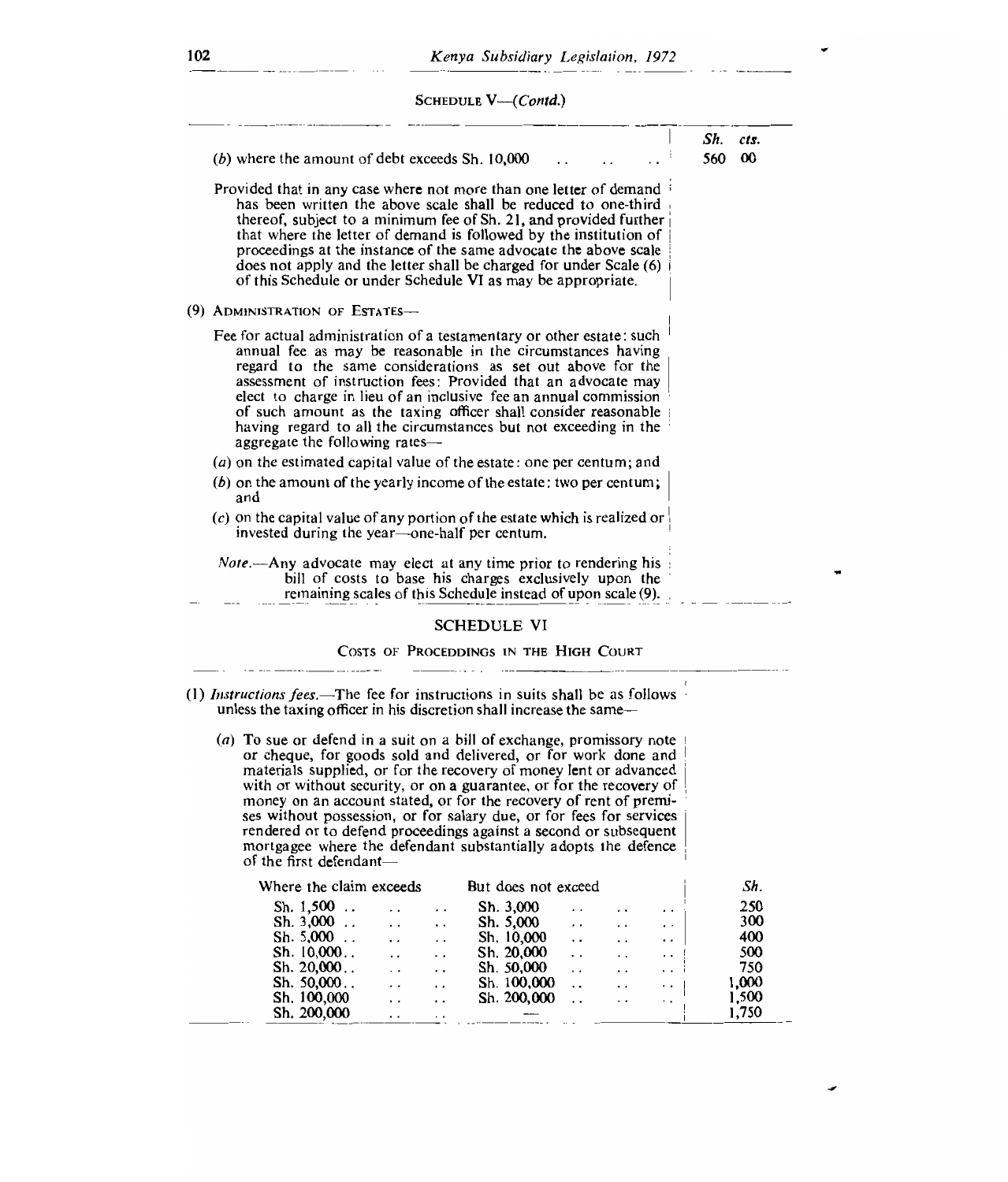*Kenya Subsidiary Legislation, 1972* 103

 $\hspace{0.1mm}-\hspace{0.1mm}$ 

# SCHEDULE *VI—(Contd.)*

| (b) To present or oppose a petition for winding up a company                                                                                                                                                                                                                                                                                                                                                                                                                                                                                                                                                                                                                                                                                                                                                                                        | Sh.<br>750                                                     |
|-----------------------------------------------------------------------------------------------------------------------------------------------------------------------------------------------------------------------------------------------------------------------------------------------------------------------------------------------------------------------------------------------------------------------------------------------------------------------------------------------------------------------------------------------------------------------------------------------------------------------------------------------------------------------------------------------------------------------------------------------------------------------------------------------------------------------------------------------------|----------------------------------------------------------------|
| (c) To support a petition for winding up a company                                                                                                                                                                                                                                                                                                                                                                                                                                                                                                                                                                                                                                                                                                                                                                                                  | 200                                                            |
| $(d)$ To present a petition in any matrimonial cause where the proceed-<br>ings are not defended<br>$\cdot$ .<br>$\ddot{\phantom{0}}$<br>(e) To sue in an undefended mortgage suit commenced by plaint; a                                                                                                                                                                                                                                                                                                                                                                                                                                                                                                                                                                                                                                           | 1,400                                                          |
| fee between the appropriate amounts shown at items (a) and $(p)$ .                                                                                                                                                                                                                                                                                                                                                                                                                                                                                                                                                                                                                                                                                                                                                                                  |                                                                |
| $(f)$ To sue in an undefended mortage suit commenced by originating<br>summons<br>$\ddot{\phantom{a}}$                                                                                                                                                                                                                                                                                                                                                                                                                                                                                                                                                                                                                                                                                                                                              | 750                                                            |
| $(g)$ To sue or defend any other proceedings commenced by plaint or<br>originating notice of motion, summons or petition or to have an<br>issue determined arising out of interpleader or other proceedings<br>before or after suit or to present or oppose an appeal, where the<br>value of the subject matter can be determined from the pleadings,<br>judgment or settlement between the parties; and                                                                                                                                                                                                                                                                                                                                                                                                                                            |                                                                |
| Such value exceeds<br>But does not exceed                                                                                                                                                                                                                                                                                                                                                                                                                                                                                                                                                                                                                                                                                                                                                                                                           |                                                                |
| Sh. $1,000$<br>Sh. 3,000<br>Ω.<br>$\ddot{\phantom{a}}$<br>$\ddot{\phantom{a}}$<br>и.<br>Sh. $3,000$<br>Sh. 5,000<br>$\ddot{\phantom{a}}$<br>$\ddotsc$<br>. .<br>$\ddot{\phantom{a}}$<br>$\ddot{\phantom{0}}$<br>Sh. 5,000<br>Sh. 10,000<br>$\ddot{\phantom{0}}$<br>$\cdot$ .<br>. .<br>$\ddots$<br>$\ddotsc$<br>Sh. $10,000$<br>Sh. 20,000<br>$\cdots$<br>$\ddot{\phantom{0}}$<br>$\ddotsc$<br>$\ddot{\phantom{0}}$<br>. .<br>Sh. $20,000$<br>Sh. 50,000<br>$\ddot{\phantom{a}}$<br>$\ddot{\phantom{0}}$<br>$\ddot{\phantom{a}}$<br>. .<br>$\ddot{\phantom{0}}$<br>Sh. 50,000<br>Sh. 100,000<br>$\ddotsc$<br>$\ddot{\phantom{0}}$<br>$\ddot{\phantom{0}}$<br>$\ddot{\phantom{0}}$<br>. .<br>Sh. 100,000<br>Sh. 200,000<br>$\ddot{\phantom{0}}$<br>$\ddot{\phantom{0}}$<br>. .<br>$\cdot$ .<br>$\cdot$<br>Sh. 200,000<br>$\ddot{\phantom{a}}$<br>. . | 300<br>500<br>750<br>1,000<br>2,000<br>3,000<br>4,000<br>5,000 |
| plus a fee at the rate of 1 per cent of the value of sums exceeding<br>Sh. 200,000 and not exceeding Sh. 500,000, and a fee of $\frac{1}{2}$ per cent<br>of the value of sums exceeding Sh. 500,000 and not exceeding<br>Sh. 1,000,000.                                                                                                                                                                                                                                                                                                                                                                                                                                                                                                                                                                                                             |                                                                |
| $(h)$ To institute and conduct or to defend garnishee proceedings: such<br>sum as the taxing officer in his discretion shall consider proper, not<br>less than<br>$\ddot{\phantom{0}}$<br>. .                                                                                                                                                                                                                                                                                                                                                                                                                                                                                                                                                                                                                                                       | 50                                                             |
| To prepare interrogatories for examination of a witness<br>(i)<br>$\ddot{\phantom{0}}$                                                                                                                                                                                                                                                                                                                                                                                                                                                                                                                                                                                                                                                                                                                                                              | 75                                                             |
| $(j)$ To prepare an affidavit<br>. .                                                                                                                                                                                                                                                                                                                                                                                                                                                                                                                                                                                                                                                                                                                                                                                                                | 30                                                             |
| $(k)$ To prepare objections to an award under the Arbitration Act<br>$\cdot$ .                                                                                                                                                                                                                                                                                                                                                                                                                                                                                                                                                                                                                                                                                                                                                                      | 750                                                            |
| (I) To prepare objection proceedings against an attachment otherwise<br>than by way of originating summons<br>$\ddot{\phantom{0}}$<br>. .                                                                                                                                                                                                                                                                                                                                                                                                                                                                                                                                                                                                                                                                                                           | 200                                                            |
| $(m)$ To present or oppose an election petition                                                                                                                                                                                                                                                                                                                                                                                                                                                                                                                                                                                                                                                                                                                                                                                                     | 2,000                                                          |
| (n) To present or oppose an application for an order under Order LIII<br>of the Civil Procedure (Revised) Rules, 1948 (including instruc-<br>tions to apply for leave)                                                                                                                                                                                                                                                                                                                                                                                                                                                                                                                                                                                                                                                                              | 1,000                                                          |
| (o) To sue or defend in any case not provided for above                                                                                                                                                                                                                                                                                                                                                                                                                                                                                                                                                                                                                                                                                                                                                                                             | 750                                                            |
| To present or oppose an appeal in any case not provided for above<br>(p)                                                                                                                                                                                                                                                                                                                                                                                                                                                                                                                                                                                                                                                                                                                                                                            | 750                                                            |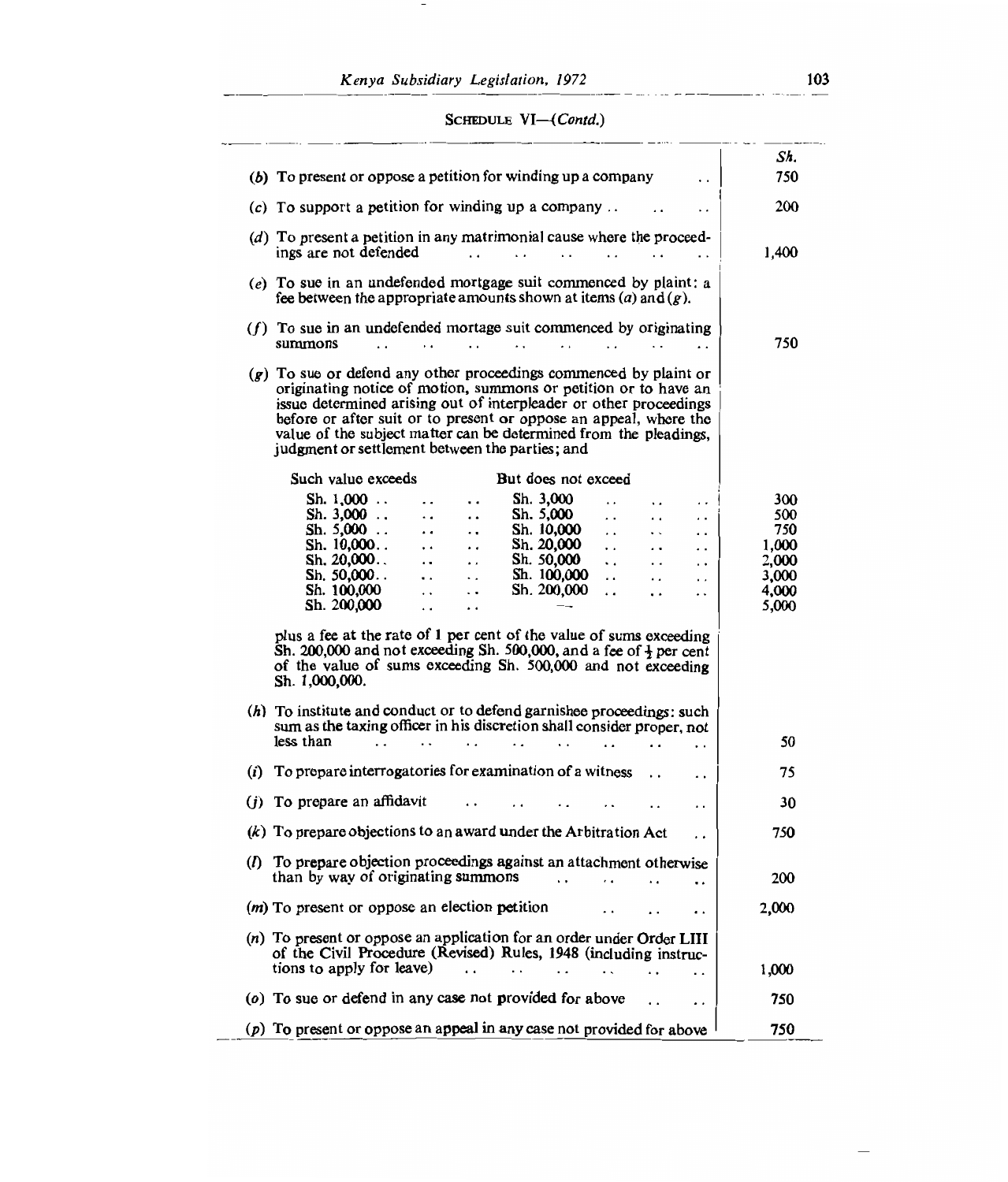SCHEDULE VI-(Contd.)

| $(q)$ To make a counter-claim; a fee between the appropriate amounts<br>shown at item $(n)$ and either item $(a)$ or item $(g)$ (whichever is<br>appropriate)                                                                                                                                                                                                                                                                                                                                                                                    | Sh. |
|--------------------------------------------------------------------------------------------------------------------------------------------------------------------------------------------------------------------------------------------------------------------------------------------------------------------------------------------------------------------------------------------------------------------------------------------------------------------------------------------------------------------------------------------------|-----|
| $(r)$ For applications, notices of motion or chamber applications,<br>$(including\ appears\ from\ taxation)$                                                                                                                                                                                                                                                                                                                                                                                                                                     | 75  |
| Provided that-                                                                                                                                                                                                                                                                                                                                                                                                                                                                                                                                   |     |
| (i) the taxing officer, in the exercise of his discretion, shall take into<br>consideration the other fees and allowances to the advocate (if any)<br>in respect of the work to which any such allowances applies, the<br>nature and importance of the cause or matter, the amount invol-<br>ved, the interest of the parties, the general conduct of the proceed-<br>ings, and all other relevant circumstances;                                                                                                                                |     |
| (ii) in any case in which a certificate for more than one advocate shall<br>have been given by the judge, the instructions fee allowed on taxa-<br>tion as between party and party shall be increased by one-third and<br>other charges shall be doubled where requisite;                                                                                                                                                                                                                                                                        |     |
| (iii) in any case in which a certificate for Queen's Counsel shall have<br>been given by the judge, the instructions fee allowed on taxation<br>as between party and party shall be increased by one-half and other<br>charges shall be doubled where requisite, the allowance for attend-<br>ances of Queen's Counsel in Court conducting or leading cause<br>being on the higher scale; and                                                                                                                                                    |     |
| (iv) as between advocate and client the instruction fee to be allowed on<br>taxation shall be the actual instructions fee allowed as between<br>party and party increased by such amount as the taxing officer shall<br>think fit, such increased amount to include all proper attendances<br>by the advocate on the client and all necessary correspondence; and                                                                                                                                                                                |     |
| (v) for the purpose of assessing an instructions fee in a suit for the<br>possession of premises with or without a claim for arrears of rent<br>or mesne profits the value of the subject matter shall be taken to be<br>one year's rent of the premises (or, where no rent has been shown<br>but mesne profits have been assessed, one year's mesne profits)<br>together with the arrears of rent or mesne profits (if any) so found<br>due.                                                                                                    |     |
| (2) Fee for getting up or preparing for trial.—In any case in which a defence<br>denying liability is filed or in which issues for trial are joined by the<br>pleadings, a fee for getting up and preparing the case for trial shall be<br>allowed in addition to the instructions fee and shall be not less than<br>one-quarter of the instructions fee allowed on taxation, provided that<br>this fee may be increased as the taxing officer considers reasonable but<br>this fee does not include any work comprised in the instructions fee. |     |
| No fee under this paragraph is chargeable until the case has been<br>confirmed for hearing.                                                                                                                                                                                                                                                                                                                                                                                                                                                      |     |
| In every case which has not actually gone for hearing the taxing<br>officer must be satisfied that the case has in fact been got up for hearing.                                                                                                                                                                                                                                                                                                                                                                                                 |     |
|                                                                                                                                                                                                                                                                                                                                                                                                                                                                                                                                                  |     |

æ

 $\overline{f}$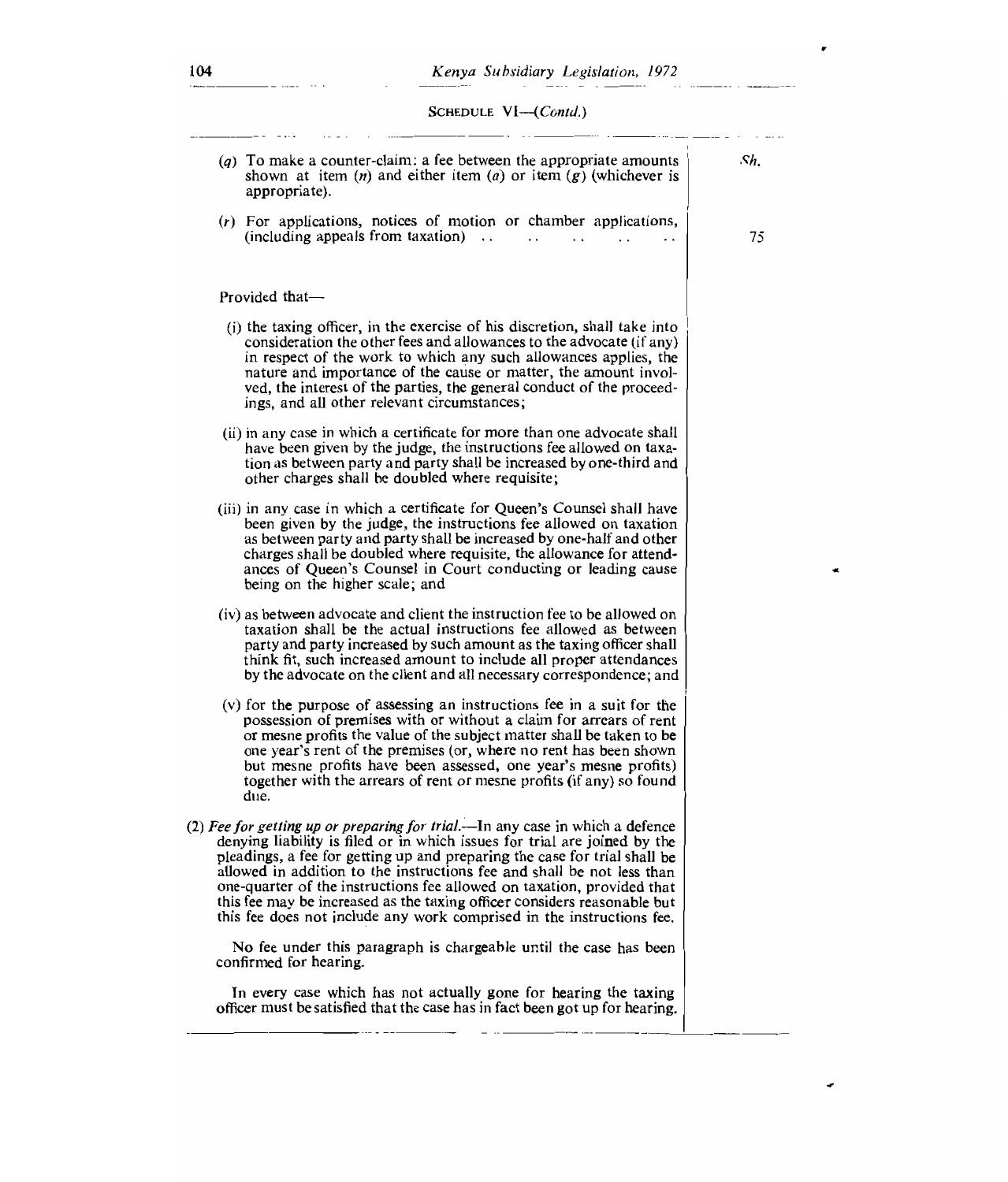$\pmb{\cdot}$ 

 $\pmb{\prime}$ 

|                | This fee does not apply where the instructions fee is calculable under<br>paragraph $1$ (d) nor in respect of appeals where the instructions fee is<br>calculable under either paragraph $1(g)$ or $1(p)$ , but notwithstanding<br>the foregoing, provided that the other requirements of this paragraph<br>are met, this fee applies to appeals under the Income Tax (Appeals to<br>the Kenya High Court) Rules, 1959. | Sh. | cts.              |
|----------------|-------------------------------------------------------------------------------------------------------------------------------------------------------------------------------------------------------------------------------------------------------------------------------------------------------------------------------------------------------------------------------------------------------------------------|-----|-------------------|
| $(3)$ Drawing- |                                                                                                                                                                                                                                                                                                                                                                                                                         |     |                   |
|                | (a) Concise statement, plaint, written statement of defence, inter-<br>locutory application, notice of motion or chamber application,<br>originating summons, affidavit, petition of appeal, interrogatories,<br>agreement for compromise, adjustment or satisfaction or suit, or<br>for reference to arbitration or any other pleading not otherwise<br>provided for (two folios or less)<br>$\cdot$ .                 | 21  | $\boldsymbol{00}$ |
|                | (b) The line, in excess of two folios: additional per folio after the first<br>two folios<br>$\cdot$ $\cdot$<br>$\cdot$ .<br>$\ddotsc$<br>$\ddot{\phantom{0}}$<br>$\cdot$ .                                                                                                                                                                                                                                             | 10  | 00                |
|                | $(c)$ Drawing the creditor's or debtor's petition that debtor be adjudi-<br>cated insolvent: per folio Sh. 10 but not less than $\ldots$                                                                                                                                                                                                                                                                                | 45  | 00                |
|                | (d) Drawing notice of objections by debtor to creditor's petition where<br>court allows costs to the debtor on dismissal of creditor's petition:<br>per folio Sh. 10 but not less than<br>$\cdot$ .<br>$\mathbf{L}$<br>$\overline{a}$<br>$\ddot{\phantom{a}}$                                                                                                                                                           | 45  | 00                |
|                | (e) All other documents (including proofs of witnesses' evidence) so<br>far as necessary: per folio Sh. 7/50 but not less than                                                                                                                                                                                                                                                                                          | 10  | 00                |
|                | $(f)$ Every agreement raising question of law or fact for the decision of<br>the court (unless certified by the judge to be allowed at a higher<br>rate): per folio Sh. 7/50, but not less than<br>$\ddot{\phantom{a}}$                                                                                                                                                                                                 | 100 | 00                |
|                | $(g)$ Bill of costs: per folio<br>. .                                                                                                                                                                                                                                                                                                                                                                                   | 5   | $\infty$          |
|                | (h) Affidavit of service, inclusive of annexures                                                                                                                                                                                                                                                                                                                                                                        | 10  | 00                |
| $(4)$ Copies—  |                                                                                                                                                                                                                                                                                                                                                                                                                         |     |                   |
|                | (a) Of plaint, written statement of defence, affidavit, petition of appeal,<br>cross objections to petition, interrogatories, replies to interrogato-<br>ries, agreement in satisfaction of suit, or for reference to arbitra-<br>tion, exhibit, bill of costs and every other document (whether for<br>court or opposing party): per folio<br>$\cdot$ .<br>$\ddot{\phantom{0}}$                                        | 1   | 50                |
|                | (b) The actual cost of copies of judge's notes bespoken from day to<br>day as a case proceeds may be allowed if certified for by the trial<br>judge.                                                                                                                                                                                                                                                                    |     |                   |
|                | $(c)$ Printing: actual costs, supported by vouchers, shall be allowed<br>(subject to paragraph 16 of this Order).                                                                                                                                                                                                                                                                                                       |     |                   |
|                | (d) In special cases, in addition to preparing and making copies of any<br>account or other document, not being notes or observations rela-<br>ting to the evidence of witnesses only, which may be necessary for<br>the judge's or advocate's use at the trial: such sum as may be<br>reasonable, not exceeding per folio<br>$\ddot{\phantom{0}}$                                                                      | 6   | 00                |
|                | $\ddot{\phantom{a}}$<br>$(e)$ Copies: per folio<br>$\ddot{\phantom{0}}$<br>$\cdot$ .<br>$\cdot$ $\cdot$<br>. .<br>. .                                                                                                                                                                                                                                                                                                   | 1   | 50                |
|                |                                                                                                                                                                                                                                                                                                                                                                                                                         |     |                   |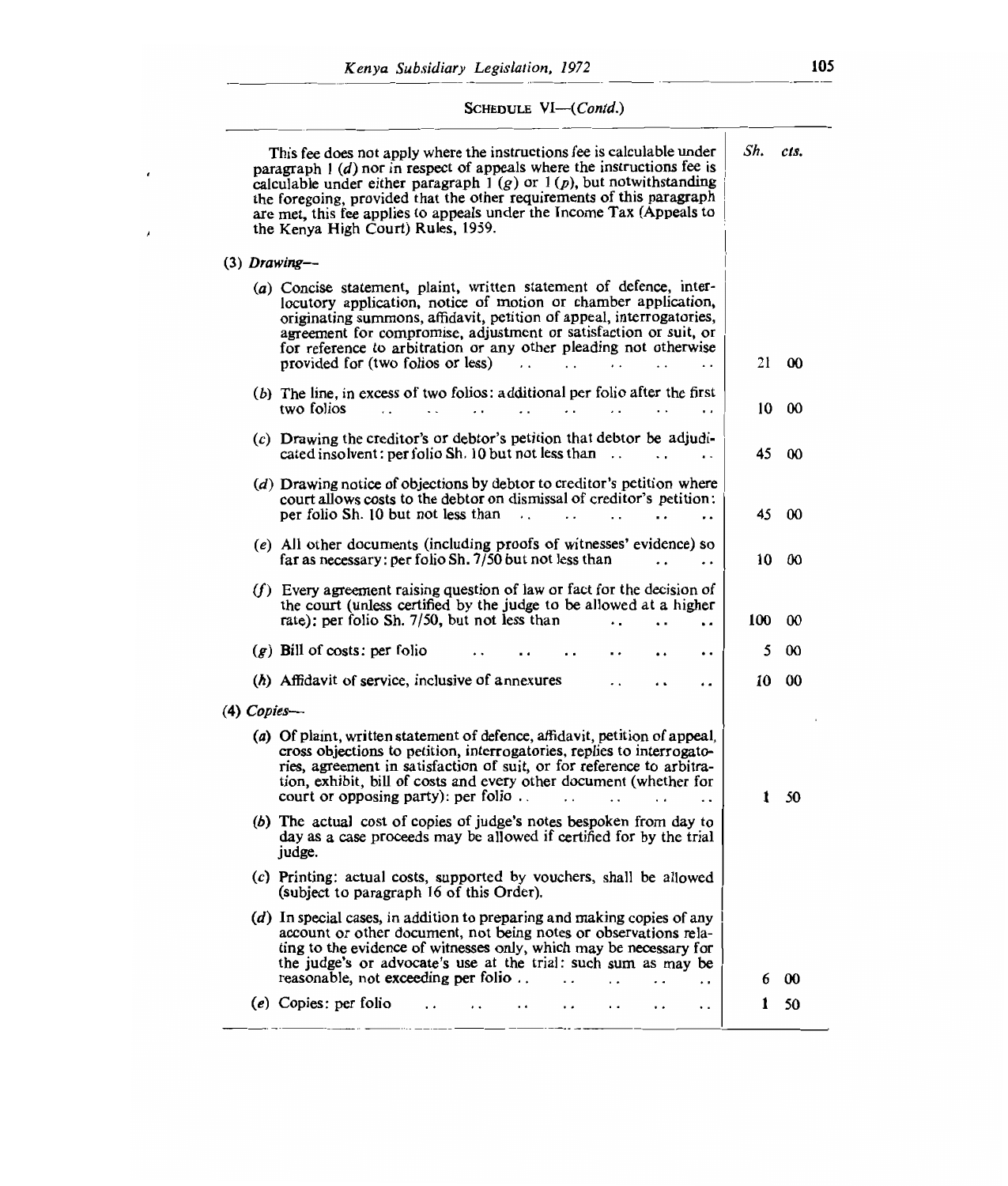106 *Kenya Subsidiary Legislation, 1972* 

SCHEDULE *VI—(Contd.)* 

| $(5)$ Letters—                                                                                                                                                                                                                                                        |                                                            | Sh. cts.                                                           |  |  |
|-----------------------------------------------------------------------------------------------------------------------------------------------------------------------------------------------------------------------------------------------------------------------|------------------------------------------------------------|--------------------------------------------------------------------|--|--|
| (a) Letters before action or other necessary letters                                                                                                                                                                                                                  |                                                            |                                                                    |  |  |
| <i>or</i> per folio<br>$\ddots$                                                                                                                                                                                                                                       |                                                            | $12 \,$<br>50<br>7<br>50                                           |  |  |
| (b) Telephone calls: each necessary telephone call allowed per 3 minu-<br>tes or part thereof<br>$\ddot{\phantom{0}}$                                                                                                                                                 |                                                            | 7<br>50                                                            |  |  |
|                                                                                                                                                                                                                                                                       | Ordinary<br>Scale                                          | Higher<br>Scale                                                    |  |  |
|                                                                                                                                                                                                                                                                       | Sh. cts.                                                   | Sh. cts.                                                           |  |  |
| $(6)$ Attendances--                                                                                                                                                                                                                                                   |                                                            |                                                                    |  |  |
| (a) On any necessary application to or formal attend-<br>ance on the registrar or deputy registrar                                                                                                                                                                    | 30<br>00                                                   | 60<br>- 00                                                         |  |  |
| (b) At offices of court or registrar on routine matters                                                                                                                                                                                                               | 15<br>00                                                   |                                                                    |  |  |
| (c) At court or in chambers on any matters on a date<br>fixed by the court for hearing, when the case cannot<br>be taken or for calling over lists                                                                                                                    | 45<br>00                                                   |                                                                    |  |  |
| (d) At court or in chambers before judge not otherwise<br>provided for-                                                                                                                                                                                               |                                                            |                                                                    |  |  |
| (i) half hour or less<br>. .<br>(ii) one hour<br>$\ddot{\phantom{0}}$<br>$\ddot{\phantom{0}}$<br>(iii) half day<br>$\ddot{\phantom{1}}$<br>(iv) every whole day<br>$\ddot{\phantom{0}}$<br>. .<br>. .                                                                 | 55<br>00<br>110<br>00<br>220<br>00<br>440<br><sub>00</sub> | 70<br>00<br>140<br>00<br>280<br>$\boldsymbol{\omega}$<br>560<br>00 |  |  |
| $(e)$ With judge on a view, if in court hours, the same<br>fees as for attendance in court conducting case; if<br>out of court hours; per hour including travelling<br>time, in addition to all expenses properly incurred in<br>getting to and from the place viewed | 110<br>00                                                  |                                                                    |  |  |
| $(f)$ In a "party and party" bill for all necessary attend-<br>ances (including attendances to take minutes of<br>evidence of witnesses other than the party for whom<br>the advocate is appearing) of any nature whatsoever<br>not otherwise provided for.           |                                                            | At the rate of Sh. 30 per<br>quarter hour.                         |  |  |
| $(7)$ Perusals—                                                                                                                                                                                                                                                       |                                                            | Sh. cts.                                                           |  |  |
| (a) Of pleadings, memorandum of appeal, interrogatories and answers<br>thereto, notices to admit, petition to wind-up company, petition<br>in insolvency, notice of motion in court, originating summons, or                                                          |                                                            |                                                                    |  |  |
| other necessary document not specifically provided for                                                                                                                                                                                                                | $\ddot{\phantom{0}}$<br>$\cdot$ .                          | 21<br>00                                                           |  |  |
| <i>or</i> per folio                                                                                                                                                                                                                                                   | . .                                                        | 00<br>2                                                            |  |  |
| (b) Of affidavits: per folio Sh. 2 but not less than                                                                                                                                                                                                                  | . .                                                        | 7<br>50                                                            |  |  |
| (c) Of notices and other routine documents                                                                                                                                                                                                                            | . .                                                        | 00<br>5                                                            |  |  |
| (d) Of necessary letters<br>. .                                                                                                                                                                                                                                       | $\cdot$ $\cdot$                                            | 5<br>$\boldsymbol{\omega}$                                         |  |  |
| <i>or</i> per folio                                                                                                                                                                                                                                                   |                                                            | $\boldsymbol{\omega}$                                              |  |  |
| (e) For reading and correcting proofs of printed matter per folio                                                                                                                                                                                                     |                                                            | 3<br>00                                                            |  |  |
| $(8)$ Service--                                                                                                                                                                                                                                                       |                                                            |                                                                    |  |  |
| (a) Within three miles of the High Court or district registry of the<br>High Court<br>$\ddot{\phantom{0}}$<br>$\ddot{\phantom{0}}$                                                                                                                                    |                                                            | 50<br>7                                                            |  |  |
| (b) Every additional mile over three: such amount as is reasonable,<br>not exceeding, per mile<br>$\ddot{\phantom{0}}$<br>. .<br>. .<br>$\ddot{\phantom{0}}$                                                                                                          | . .                                                        | 50<br>ı                                                            |  |  |
| (c) By post, if authorized                                                                                                                                                                                                                                            | . .                                                        | $\boldsymbol{\omega}$<br>5                                         |  |  |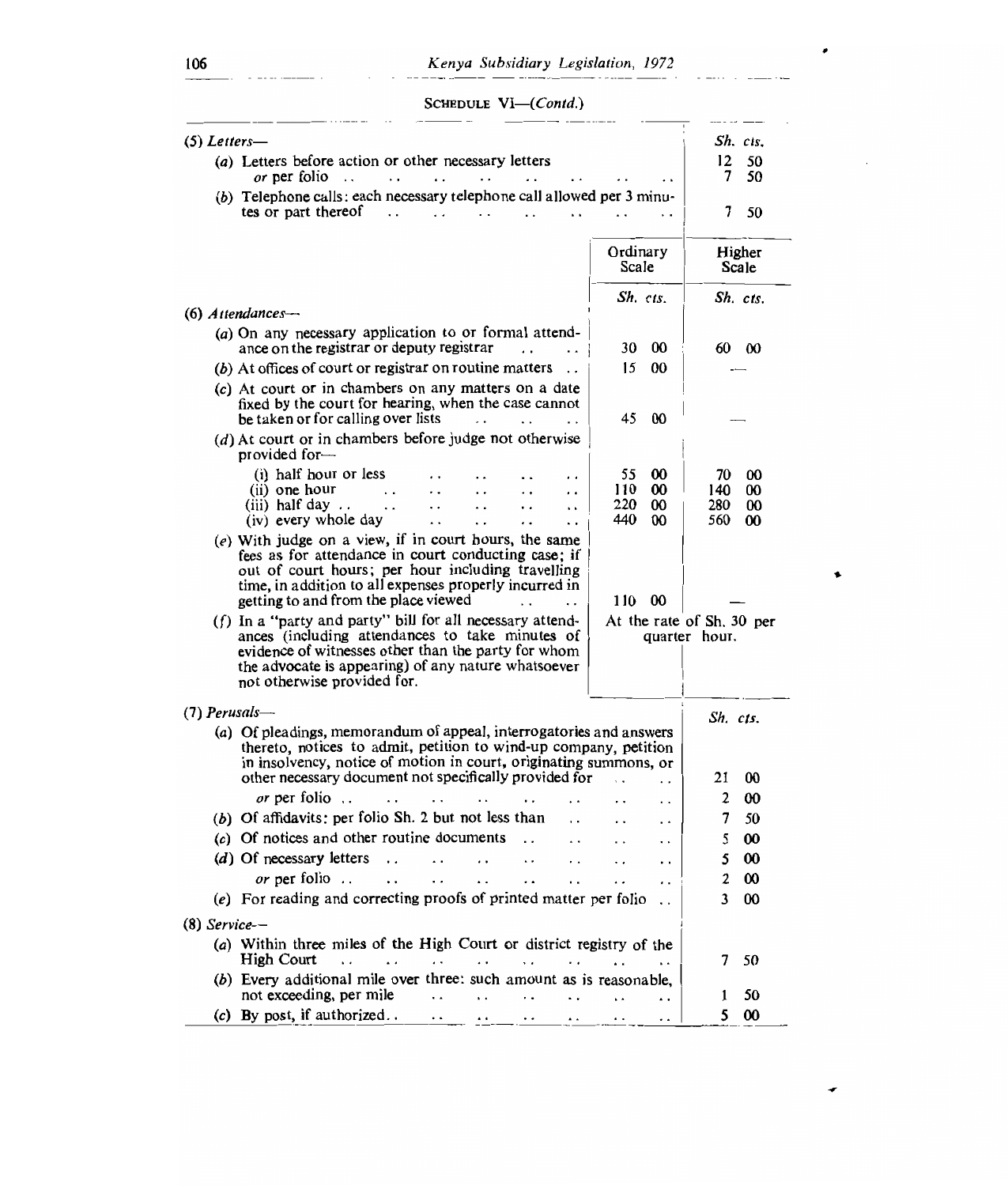# SCHEDULE VI-(Contd.)

| $(9)$ Plans, Models, etc.—                                                                                                                                                                                                                | Sh. cts.           |                                                          |
|-------------------------------------------------------------------------------------------------------------------------------------------------------------------------------------------------------------------------------------------|--------------------|----------------------------------------------------------|
| Plans, charts, photographs or models for use of judge at trial: such sum<br>as may be reasonable.                                                                                                                                         |                    |                                                          |
| $(10)$ Translation-                                                                                                                                                                                                                       |                    |                                                          |
| Such sum as is reasonable but not less than per folio                                                                                                                                                                                     | 7                  | 50                                                       |
| $(11)$ Costs in unopposed execution proceedings-                                                                                                                                                                                          |                    |                                                          |
| Costs in execution proceedings which are not opposed except on the<br>grounds of the judgment debtor's inability to pay or grounds analo-<br>gous thereto-                                                                                |                    |                                                          |
| (a) Instructions to executive decree and drawing necessary appli-                                                                                                                                                                         |                    |                                                          |
| cation<br>$\cdot$ $\cdot$<br>. .<br>(b) Attendance at court filing application<br>$\cdot$ .                                                                                                                                               | 45<br>10           | 00<br>00                                                 |
| $(c)$ Attending court to peruse order<br>$\ddot{\phantom{0}}$                                                                                                                                                                             | 15                 | 00                                                       |
| $(12)$ <i>Probate proceedings</i> (not including the adiminstration of estates)—                                                                                                                                                          |                    |                                                          |
| (a) Perusing will: per folio, Sh. 5 but not less than<br>$\ddot{\phantom{0}}$<br>(b) Instructions to apply for grant of probate or letters of administra-<br>tion with or without will annexed, the proceedings not being con-<br>tested- | 30                 | 00                                                       |
| (i) Where the gross capital value of the property comprised in                                                                                                                                                                            |                    |                                                          |
| such grant or letters does not exceed Sh. 3,000<br>(ii) Where such value exceeds Sh. 3,000 but does not exceed                                                                                                                            | 375                | 00                                                       |
| Sh. 5,000                                                                                                                                                                                                                                 | 450                | 00                                                       |
| (iii) Where such value exceeds Sh. 5,000 but does not exceed<br>Sh. 10,000                                                                                                                                                                | 600                | 00                                                       |
| (iv) Where such value exceeds Sh. 10,000 but does not exceed<br>Sh. 50,000                                                                                                                                                                | 750                | 00                                                       |
| (v) Where such value exceeds Sh. 50,000 but does not exceed<br>Sh. 200,000                                                                                                                                                                | 1,025              | 00                                                       |
| (vi) Where such value exceeds Sh. 200,000 but does not exceed<br>Sh. 500,000                                                                                                                                                              |                    | $\boldsymbol{\omega}$                                    |
| (vii) Where such value exceeds Sh. 500,000 but does not exceed                                                                                                                                                                            | 1,500              |                                                          |
| Sh. 1,000,000<br>$\ddot{\phantom{0}}$                                                                                                                                                                                                     | One-half           | per<br>cent of such                                      |
| (viii) Where such value exceeds Sh. 1,000,000<br>. .                                                                                                                                                                                      | value.<br>One-half | per<br>cent of such<br>value on the<br>first             |
|                                                                                                                                                                                                                                           |                    | Sh.1,000,000<br>thereof and<br>thereafter<br>one-quarter |
| $(c)$ Instructions to apply for resealing a grant the proceedings not<br>being contested—                                                                                                                                                 | per<br>thereof.    | cent                                                     |
| (i) Where the gross capital value of the property comprised in                                                                                                                                                                            |                    |                                                          |
| such grant or letters does not exceed Sh. 3,000<br>(ii) Where such value exceeds Sh. 3,000 but does not exceed                                                                                                                            | 250                | 00                                                       |
| Sh. 5,000<br>(iii) Where such value exceeds Sh. 5,000 but does not exceed                                                                                                                                                                 | 300                | 00                                                       |
| Sh. 10,000<br>(iv) Where such value exceeds Sh. 10,000 but does not exceed                                                                                                                                                                | 400                | 00                                                       |
| Sh. 50.000<br>$\ddotsc$                                                                                                                                                                                                                   | 500                | 00                                                       |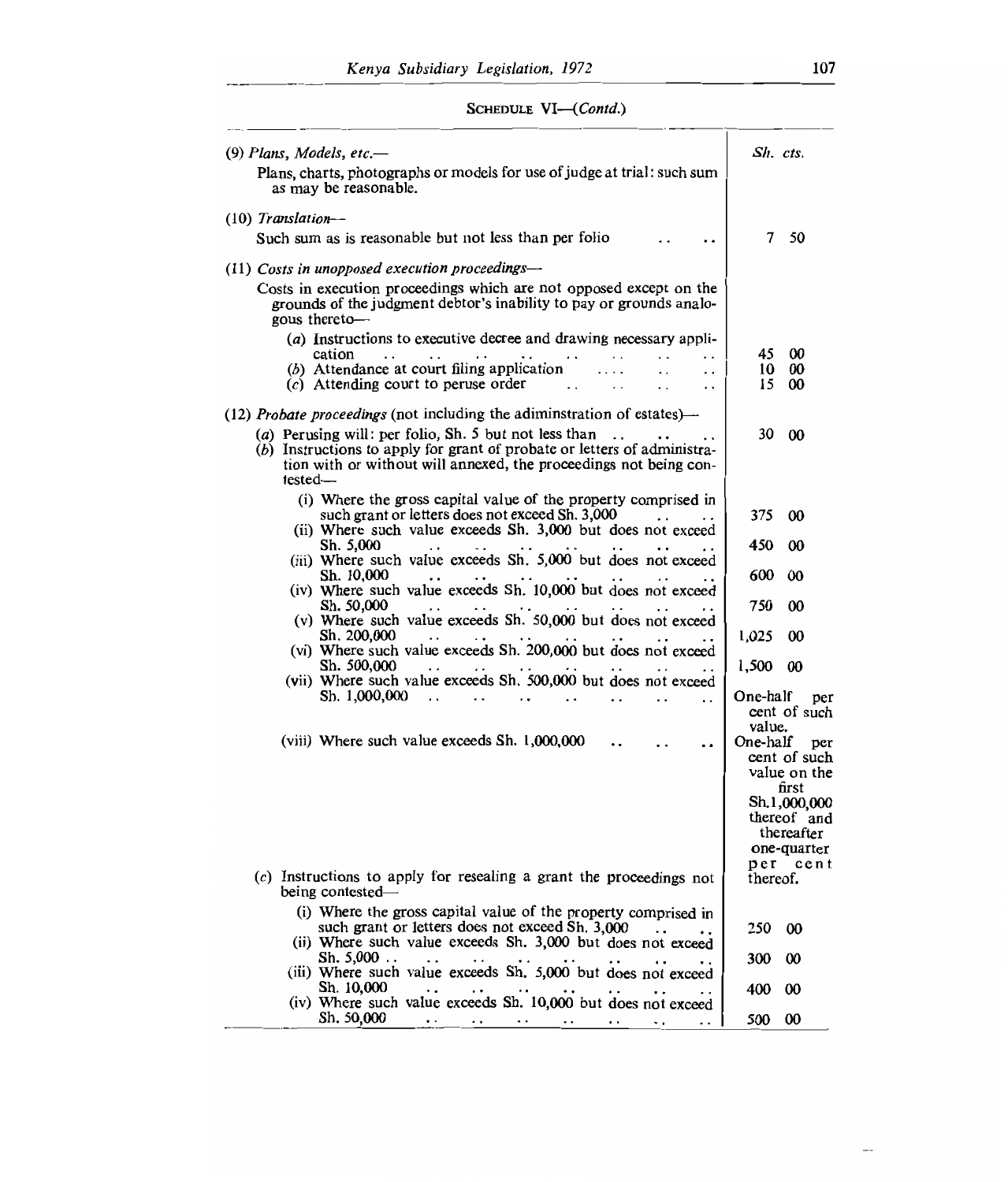SCHEDULE *VI—(Contd.)* 

| (v) Where such value exceeds Sh. 50,000 but does not exceed                                                                                                                                                                                               | Sh.                     | cts.                                                                                                                                            |
|-----------------------------------------------------------------------------------------------------------------------------------------------------------------------------------------------------------------------------------------------------------|-------------------------|-------------------------------------------------------------------------------------------------------------------------------------------------|
| Sh. 200.000<br>$\sim$<br>(vi) Where such value exceeds Sh. 200,000 but does not exceed                                                                                                                                                                    | 750                     | 00                                                                                                                                              |
| Sh. 500,000<br>$\mathbf{z} \cdot \mathbf{z}$ .                                                                                                                                                                                                            | 1,000 00                |                                                                                                                                                 |
| (vii) Where such value exceeds Sh. 500,000 but does not exceed<br>Sh. 1,000,000<br>$\sim 10^{-10}$ km s $^{-1}$<br>$\sim 10^{-1}$                                                                                                                         |                         | One-quarter                                                                                                                                     |
| (viii) Where such value exceeds Sh. 1,000,000<br>$\mathbf{A}$<br>$\sim$ 1<br>i.                                                                                                                                                                           | One-quarter<br>thereof. | per cent of<br>such value.<br>per cent of<br>such value<br>on the first<br>Sh. 1,000,000<br>thereof and<br>thereafter<br>one-eighth<br>per cent |
| (d) If contested: an instruction fee in accordance with Scale (1)(g) of<br>this Schedule.                                                                                                                                                                 |                         |                                                                                                                                                 |
| (e) Instructions to lodge or oppose a caveat in probate proceedings $\dots$<br>$(f)$ Drawing application for letters of administration or probate, oath                                                                                                   | 105.                    | $\infty$                                                                                                                                        |
| of executor or bond $\ldots$ $\ldots$ $\ldots$<br>$\sim$ 100 $\pm$ 100 $\pm$<br>$(g)$ Instructions to prepare inventory or account, per £1,000 of net                                                                                                     | 21                      | $\infty$                                                                                                                                        |
| estate: Sh. 5 but not less than                                                                                                                                                                                                                           | 45                      | 00                                                                                                                                              |
| (h) Drawing inventory or account: per folio, Sh. 6 but not less than $\ldots$<br>$(i)$ Copies of inventory and account and other necessary documents:                                                                                                     | 30.                     | 00                                                                                                                                              |
| per folio<br><b>Contract Contract</b><br>a a                                                                                                                                                                                                              | 1                       | 50                                                                                                                                              |
| (j) Drawing affidavits of due execution of will or any other necessary<br>documents: per folio<br>$\mathcal{L}^{\mathcal{A}}$ and $\mathcal{L}^{\mathcal{A}}$ and $\mathcal{L}^{\mathcal{A}}$ . Then $\mathcal{L}^{\mathcal{A}}$<br>$\bullet$ $\bullet$ . | 7                       | 50                                                                                                                                              |
| $(k)$ Necessary attendance at the registrar's office in connexion with<br>taking out letters<br>was a state of the state<br>$\mathbf{r}$<br>$\sim 100$ km s $^{-1}$<br>$\mathbf{1}$ and $\mathbf{1}$ and $\mathbf{1}$<br>$\ddot{\phantom{a}}$             | 30.                     | $\infty$                                                                                                                                        |
| (1) Attendance registering will<br>$\mathbf{A}(\mathbf{A})$ and<br>$\sim$ $\sim$<br>$\ddot{\phantom{0}}$<br>$\bullet$ $\bullet$ .<br>$(m)$ Other necessary attendances: as in Schedule V.                                                                 | 30                      | 00                                                                                                                                              |
| (13) Bankruptcy proceedings—                                                                                                                                                                                                                              |                         |                                                                                                                                                 |
| $(a)$ (i) Instructions to present or oppose a petition in summary cases                                                                                                                                                                                   | 135                     | œ                                                                                                                                               |
| (ii) Instructions to apply for discharge<br>$\sim 10^{-1}$<br><b>Contract Contract</b><br>(b) (i) Instructions to present or oppose a petition in non-summary<br>cases--                                                                                  | 70                      | $\infty$                                                                                                                                        |
| (a) Where the assets are not likely to exceed $\text{\pounds}1,000$ : not less<br>than                                                                                                                                                                    | 225.                    | $\boldsymbol{\omega}$                                                                                                                           |
| (b) Where the assets are likely to exceed $£1,000$ but not to ex-<br>ceed £5,000: not less than<br>$\sim$<br>$\ddot{\phantom{a}}$                                                                                                                         | 375.                    | 00                                                                                                                                              |
| (c) Where the assets are likely to exceed £5,000<br>$\ddot{\phantom{a}}$                                                                                                                                                                                  | 375                     | 00<br>to be increas-<br>ed by Sh. 15<br>for                                                                                                     |
|                                                                                                                                                                                                                                                           | of                      | every $£1,000$<br>or part there-<br>bevond                                                                                                      |
| Provided that-                                                                                                                                                                                                                                            | the<br>£5.000.          | first                                                                                                                                           |
| (i) A certificate of the receiver as to the value which the                                                                                                                                                                                               |                         |                                                                                                                                                 |
| assets are likely to realize shall be produced to the<br>taxing officer and the allowance for instructions<br>made accordingly.                                                                                                                           |                         |                                                                                                                                                 |

÷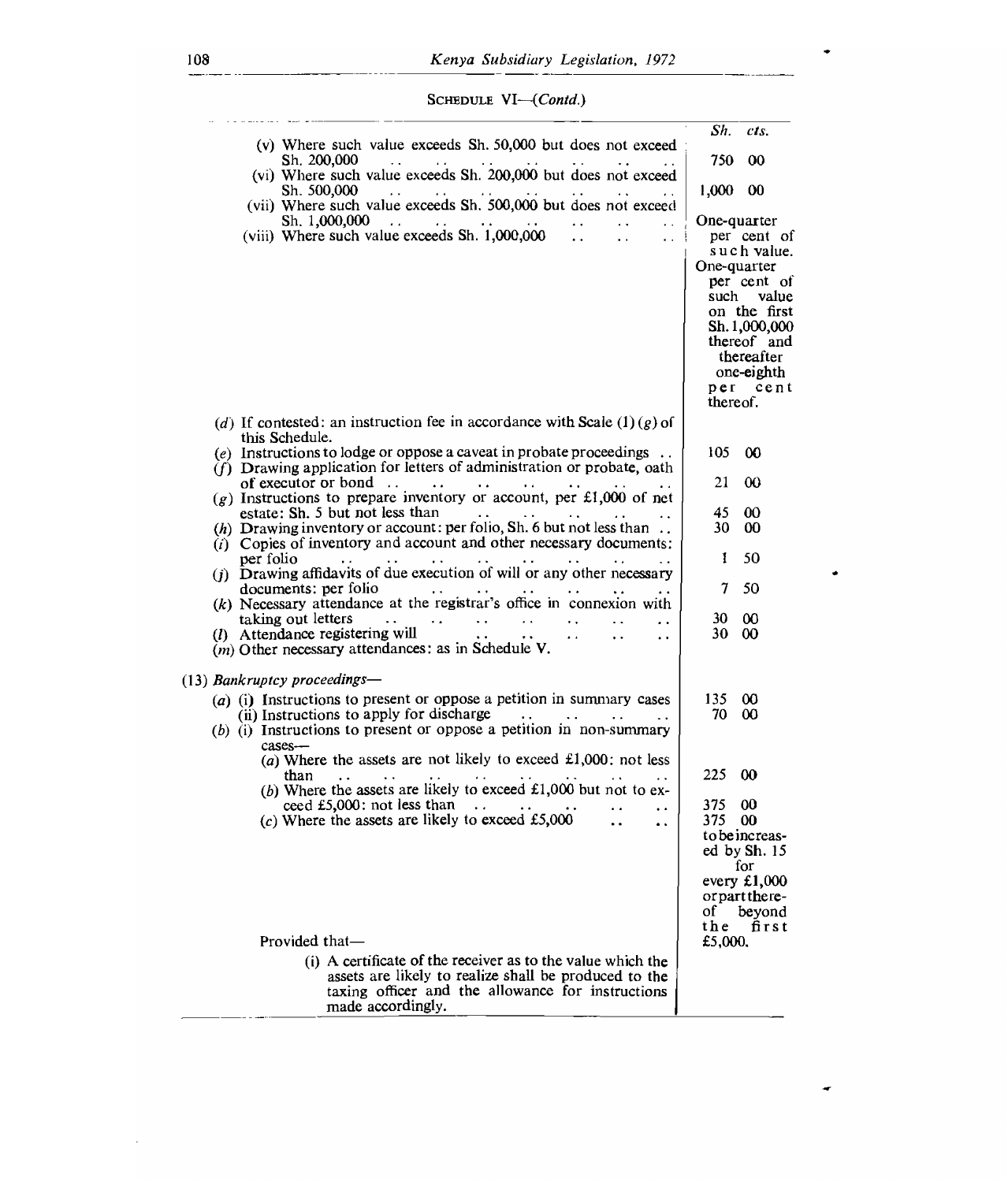## SCHEDULE *VI—(Contd.)*

| (ii) Where there is no certificate of the receiver the value<br>of such assets shall be determined by the taxing<br>officer upon such evidence by affidavit as he may<br>think appropriate.<br>(iii) In cases where a composition is accepted and con-<br>firmed by the court, the value of the assets shall be<br>taken at the amount required for the pruposes of<br>composition.          |                 | Sh. cts.                   |
|----------------------------------------------------------------------------------------------------------------------------------------------------------------------------------------------------------------------------------------------------------------------------------------------------------------------------------------------------------------------------------------------|-----------------|----------------------------|
| (iv) Instructions to apply for discharge                                                                                                                                                                                                                                                                                                                                                     | 90.             | ൜                          |
| (14) Costs in unopposed garnishee proceedings, where no dispute is raised<br>over the liability of the garnishee to the judgement-debtor-<br>$(a)$ Instructions to attach debt and drawing necessary application and<br>affidavit<br>$(b)$ Attendance at court filing the application<br>$\mathbf{A}$<br>$\cdot$<br>$(c)$ Each necessary attendance before the judge<br>$\ddot{\phantom{0}}$ | 150<br>10<br>60 | $\omega$<br>00<br>$\omega$ |
| $(15)$ Costs of objection to execution proceedings where the executing credi-<br>tor withdraws the execution—<br>$(a)$ Instructions to object and drawing necessary notice and affidavit<br>(b) Filing and serving notice and perusing notice of with rawal                                                                                                                                  | 100<br>20       | $\omega$<br>$\omega$       |
| <i>Note</i> .—Subject to proviso (iv) to paragraph $(l)$ above the fees set out in this<br>Schedule constitute the fees for both "party and party" and "advo-<br>cate and client" bills.                                                                                                                                                                                                     |                 |                            |

## SCHEDULE VII

## COSTS OF PROCEEDINGS IN SUBORDINATE COURTS

## *A*—Party'and Party' Costs

Subject to any special order of the Court, when an order has been made in general terms for the payment of costs by either party in a subordinate court and an advocate has been employed, costs in addition to court costs may be allowed to the successful party according to the following Scale to include taking instructions, drawing or perusing pleadings, engrossing same and filing, and all necessary attendances at court or chambers for the prosecution of the suit—

|                                                                                                                                                                                                                                                                                                                                                                                                                                                                                                                                                                                                                                                                                                                                                                                                                                                                                                                                                                                                   | Sh. cts.                                                                                                                                                                                                                                       | Sh. cts.                                                                      |                                                                                                                                                                                                          |
|---------------------------------------------------------------------------------------------------------------------------------------------------------------------------------------------------------------------------------------------------------------------------------------------------------------------------------------------------------------------------------------------------------------------------------------------------------------------------------------------------------------------------------------------------------------------------------------------------------------------------------------------------------------------------------------------------------------------------------------------------------------------------------------------------------------------------------------------------------------------------------------------------------------------------------------------------------------------------------------------------|------------------------------------------------------------------------------------------------------------------------------------------------------------------------------------------------------------------------------------------------|-------------------------------------------------------------------------------|----------------------------------------------------------------------------------------------------------------------------------------------------------------------------------------------------------|
| (1) Where the sum found due (in the case of a wholly or<br>partially successful plaintiff) or the sum sued for (in the                                                                                                                                                                                                                                                                                                                                                                                                                                                                                                                                                                                                                                                                                                                                                                                                                                                                            |                                                                                                                                                                                                                                                |                                                                               |                                                                                                                                                                                                          |
| case of a wholly successful defendant), does not exceed<br>Sh. 100<br>21<br>and the state of the state of the<br>$\ddot{\phantom{1}}$<br>$\ddot{\phantom{1}}$<br>$\sim$ $\sim$<br>exceeds Sh. 100 but does not exceed Sh. 150<br>30<br>$\cdot$ $\cdot$<br>exceeds Sh. 150<br>but does not exceed Sh. 300<br>45<br>$\ddot{\phantom{0}}$<br>exceeds Sh. 300<br>75<br>but does not exceed Sh. 600<br>$\ddot{\phantom{0}}$<br>exceeds Sh. 600<br>but does not exceed Sh. 800<br>100<br>$\ddot{\phantom{a}}$<br>exceeds Sh. 800<br>but does not exceed Sh. 1,000<br>125<br>$\ddot{\phantom{0}}$<br>exceeds Sh. 1,000<br>but does not exceed Sh. 1,500<br>175<br>exceeds Sh. 1,500<br>but does not exceed Sh. 2,000<br>200<br>exceeds Sh. 2,000<br>but does not exceed Sh. 2.500<br>225<br>$\ddot{\phantom{0}}$<br>exceeds Sh. 2,500<br>but does not exceed Sh. 3,000<br>250<br>exceeds Sh. 3,000<br>but does not exceed Sh. 5,000<br>300<br>exceeds Sh. 5,000<br>but does not exceed Sh. 10,000<br>400 | $\boldsymbol{\omega}$<br>$\boldsymbol{\omega}$<br>$\boldsymbol{\omega}$<br>$\boldsymbol{\omega}$<br>$\infty$<br>$\boldsymbol{\omega}$<br>$\omega$<br>$\boldsymbol{\omega}$<br>00<br>$\boldsymbol{\omega}$<br>$\boldsymbol{\omega}$<br>$\infty$ | 50<br>60<br>75<br>125<br>160<br>200<br>275<br>350<br>400<br>450<br>575<br>700 | 00<br>00<br>$\boldsymbol{\omega}$<br>$\boldsymbol{\omega}$<br>$\infty$<br>00<br>$\boldsymbol{\omega}$<br>$\boldsymbol{\omega}$<br>$\infty$<br>$\boldsymbol{\omega}$<br>$\boldsymbol{\omega}$<br>$\infty$ |